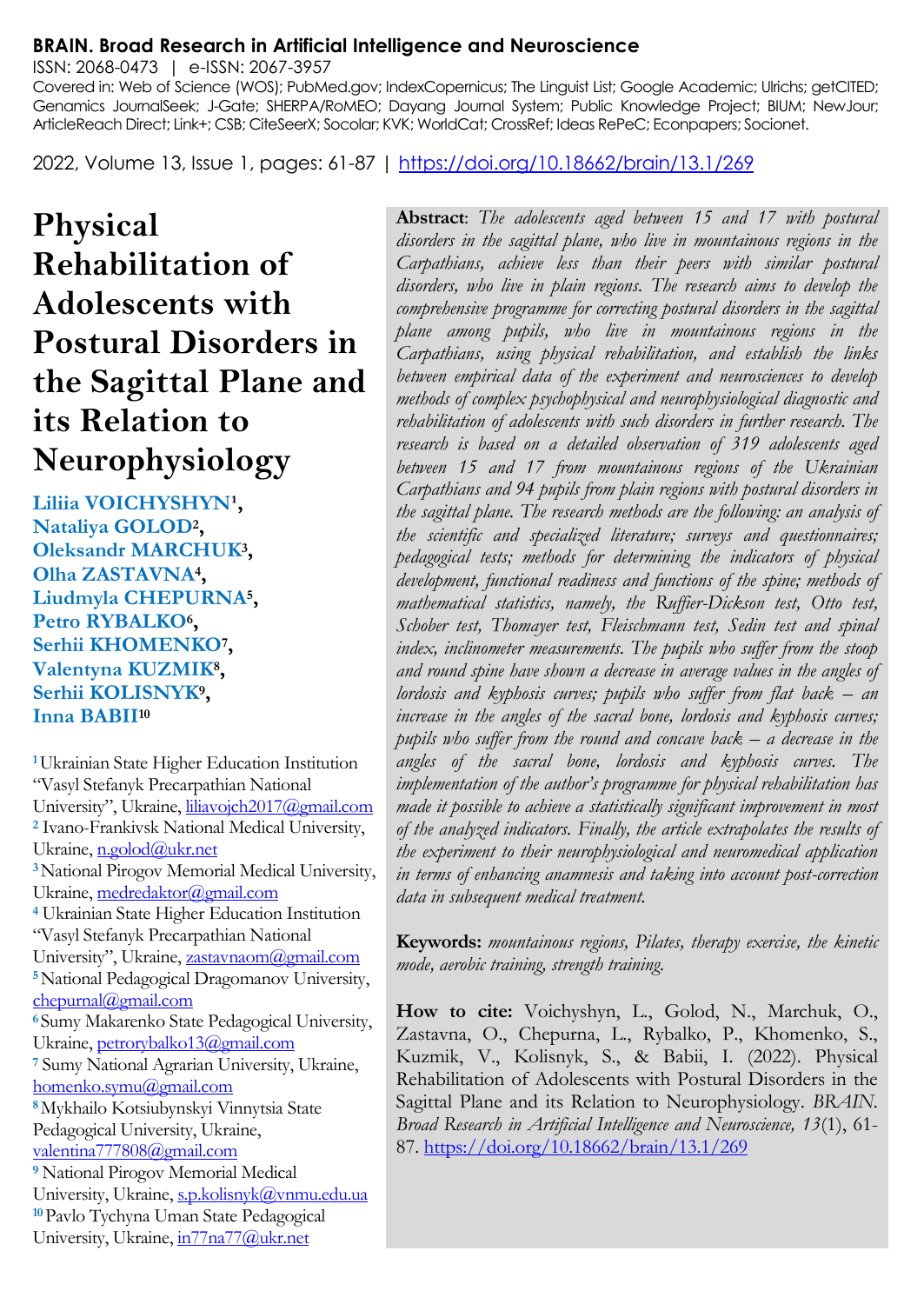# **Introduction**

As evidenced by the official data, the proportion of adolescents aged between 15 and 17 with chronic diseases has changed during the past 50 years. Thus, the number of chronically diseased children has increased by 72%, whereas the number of healthy individuals has decreased by 16 times. The first five ranks in the structure of morbidity among high school pupils (approximately 70% of all diseases) are respiratory, musculoskeletal, digestive, ophthalmological and endocrine diseases. The assessment of adolescent physical development has shown an increase in the number of obese (up to 17.53%) and underweight children, as well as children with disharmonious physical development (between 10 and 15% of mainly underweight adolescents) (Batrshin, Sadovoy, Mikhaylovskiy, & Sadovaya 2006; Behas et al., 2019; Sitovskyi et al., 2019; Vladzymyrskyi, & Popova, 2010; Vovkanych, & Hrynkiv, 2003; Zhylka, 2007).

The postural disorders among pupils from mountainous regions in the Carpathians have not been studied properly yet. Specific living conditions and unsatisfactory social conditions significantly affect any programmes for schoolchildren's rehabilitation, since they require simple and economically accessible methods, which should take into account the natural factors of the Carpathians (Byvalkevych, Yefremova, & Hryshchenko, 2020; Hrytsuliak, Hrytsuliak, & Bohachuk, 2007; Kaletnik, Zabolotnyi, & Kozlovskyi, 2011; Koziuk, Hayda, Dluhopolskyi, & Kozlovskyi, 2020; Kozlovskyi, 2010; Makoviichuk et al., 2020; Mykolaiskyi, 2006; Sebalo & Teslenko, 2020). At the same time, neurophysiological indicators of the analyzed disorders should be taken into account during physical rehabilitation. Indeed, there is an assumption about the difference between the main and accompanying symptoms of postural disorders in the sagittal plane, which should be confirmed by both functional indicators and medical diagnostic.

Based on the results of epidemiological studies conducted in different areas of Ivano-Frankivsk region, it has been found that adolescents aged between 15 and 17, who live in mountainous regions, are more expected to have postural disorders in the sagittal plane than their peers, who live in plain regions  $(72.5\% \text{ vs. } 42, 9\%, \text{ p} < 0.05)$ . The most common postural disorders among pupils from mountainous regions are the stoop and sway back (55.6% of pupils), round and concave back (22.7% of pupils), flat back (20,5 % of pupils). However, the approaches to correcting postural disorders among pupils from mountainous regions in the Carpathians have not been developed yet. Therefore, this problem should be studied,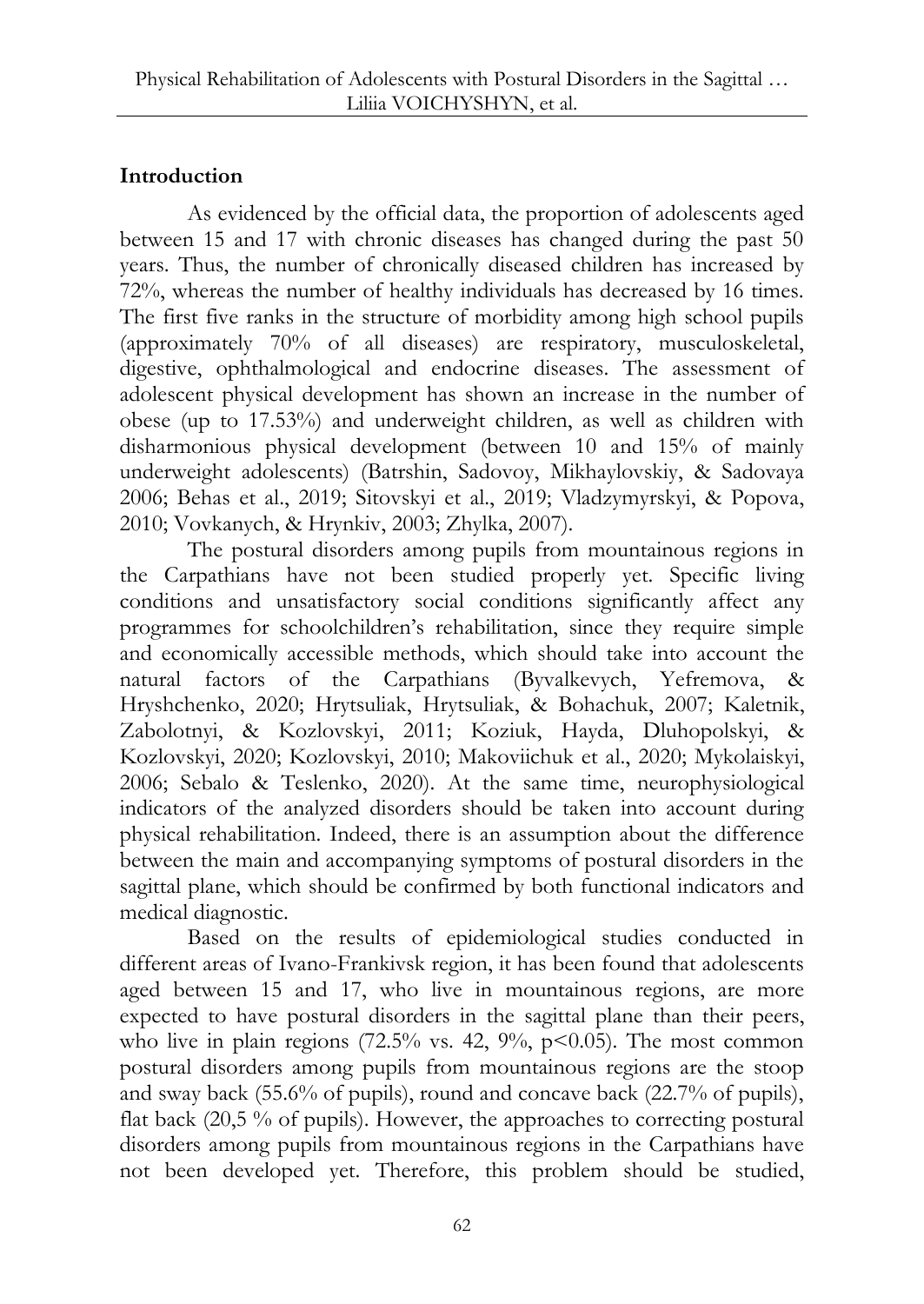scientifically and experimentally justified. The risk factors, which contribute to the occurrence and progression of these disorders, can be insufficient physical strength, chronic diseases, improper daily routine, poor nutrition, kinetic skill disorders, bad habits. It is also essential to take into account the neurophysiological specifics of motor activity of pupils living in mountainous and plain regions (differences in atmospheric pressure, loads during frequent ascents or descents from the mountain).

Pupils with postural disorders in the sagittal plane from mountainous regions achieve less than their peers from plain regions with similar postural disorders in terms of physical development (male and female pupils have different body weight, BMI, chest circumference, chest excursion, muscle strength in both hands and back, strength and dynamic endurance of abdominal muscles), functional (higher respiratory rate at rest, lower average indicators of inspiratory and expiratory breath-holding time and peak expiratory flow, higher heart rate at rest; 40.9% and 42.9% of male pupils in the main groups have poor physical ability,  $8.6\%$  – in the CG; 38.1% and 33,3% of female pupils have poor physical ability in the main groups, 14.7% – in the CG;  $p \leq 0.05$ ) and physical strength (male pupils from mountainous regions achieve considerably less than their peers from plain regions in terms of strength and endurance; female pupils from mountainous regions achieve less than their peers from plain regions in terms of strength, endurance and flexibility; p<0,05). The reliable differences in a range of analyzed parameters between the groups of pupils with postural disorders (sway back, flat back, round and concave back; the state of the cardiovascular system; characteristics of vegetative reflexes) have been determined.

Postural disorders not only negatively influence appearance and body aesthetics but also the functional and physiological state of individual organs and systems. As a result, adolescents may suffer from disorders in physical development or the musculoskeletal system overload, which may cause various neurophysiological diseases, in particular visceral disorders (Aloshyna, Aloshyn, & Petrovych, 2009; Kashuba, & Zharova, 2006). Based on the results of many studies, the violations of spine biomechanics can initiate various visceral disorders (Falameeva, 2009; Khabirov, 2001; Kolisnyk, 2002; Slavik, 2008). Those children, who suffer from postural disorders, are characterized by reduced physiological reserves of respiration and blood circulation, failed adaptive reactions, which makes them susceptible to lung and heart diseases. For instance, increased thoracic kyphosis changes costal angle, which leads to decreased chest circumference and, consequently, decreased lumen capacity and cardiac disorders (Kolisnyk, 2002; Yarovoy, 1999). Due to increased lumbar lordosis, the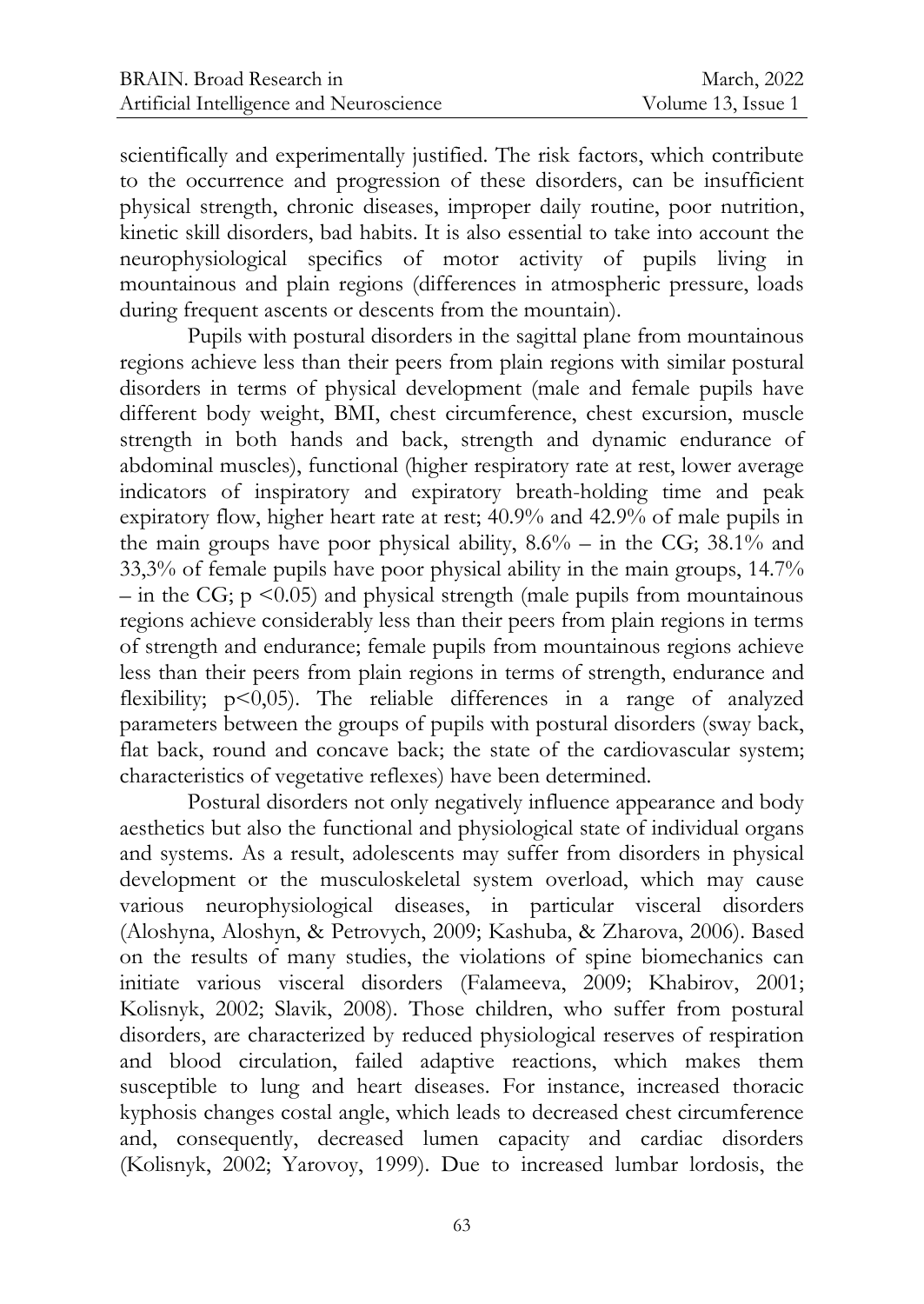spine curves inward toward the abdomen, which leads to irregular diaphragm movements and, consequently, respiratory disorders. Besides, the location of internal organs in the abdominal cavity changes, which causes subsequent diseases. Constant spine congestion diminishes its physiological functions and causes chronic pathological conditions. These disorders are traditionally diagnosed when measuring neurophysiological and visceral parameters, rather than physical and functional ones, during a medical examination (Filak, 2009; Kashuba, & Zharova, 2006; Słoniak, & Tittinger, 2012).

The analyzed innovative technologies in physical education of pupils rarely focus on the formation of correct posture and prevention of its violations. In our opinion, such a situation can lead to further progression of the above-mentioned pathology among pupils and young people, which inevitably will affect their health in the future. Different aspects of the problem under study are covered in the works of many scholars (Bezliudnyi, Kravchenko, Maksymchuk, Mishchenko, & Maksymchuk, 2019; Gerasymova et al., 2019; Halaidiuk, et al., 2018; Maksymchuk, et al., 2018; Melnyk, 2019; Sheremet, Leniv, Loboda, & Maksymchuk, 2019).

The programmes for correcting postural disorders in the sagittal plane should be reconsidered and significantly improved, as well as adapted to particular living conditions of pupils, their lifestyle, nutrition, socioeconomic conditions and other factors. The combination of these factors is extremely specific in mountainous regions of the Carpathians.

# **Materials & methods**

The research methods are the following: an analysis of the scientific and specialized literature; surveys and questionnaires; pedagogical tests; methods for determining the indicators of physical development, functional readiness and functions of the spine; methods of mathematical statistics, namely, the Ruffier-Dickson test, Otto test, Schober test, Thomayer test, Fleischmann test, Sedin test and spinal index, inclinometer measurements (Boichuk, Holubieva, Levandovskyi, & Voichyshyn, 2010; Boichuk, & Voichyshyn, 2012; Krutsevych, Vorobiov, & Bezverkhnia, 2011; Voichyshyn, 2011; 2012). The obtained data were verified to further include them in the complex neurophysiological and general therapeutic diagnostics of a musculoskeletal and cerebrovisceral nature and prevent neuropsychological and psychosomatic disorders.

The research consisted of four stages. During the first stage, Ukrainian and foreign literary sources were studied and analyzed, two questionnaires were designed to identify health disorders and reveal pupils'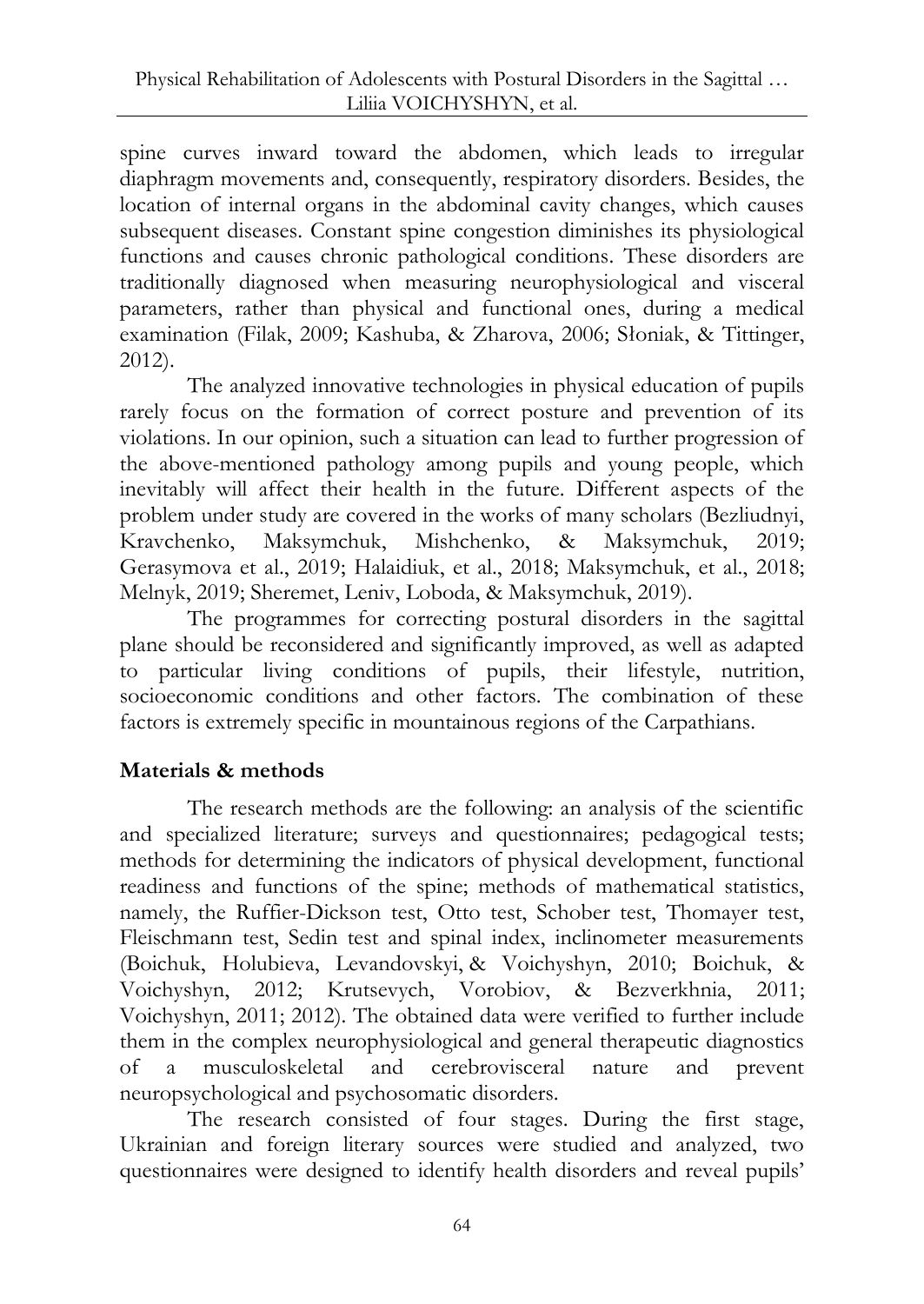harmful habits, an epidemiological study was conducted, which included questioning and inclinometer measurements of 659 pupils aged between 16 and 17 in five mountainous (Verhovynskyi, Kosivskyi, Nadvirnianskyi, Bohorodchanskyi and Rozhniativskyi) and three plain (Rohatynskyi, Tysmenytskyi, Tlumatskyi) regions. Based on the results of questioning and inclinometer measurements, pupils were randomly divided into groups for further observation. These groups included pupils with postural violations in the sagittal plane from both mountainous and plain regions.

Thus, the research is based on a detailed observation of 319 adolescents aged between 15 and 17 from mountainous regions of the Ukrainian Carpathians, namely, 171 male pupils and 148 female pupils, and 94 pupils from plain regions (37 male pupils and 57 female pupils) with postural violations in the sagittal plane.

The pupils from plain regions formed the control group (CG), involved in the programme of physical education for comprehensive schools. Their peers from mountainous regions were divided into two groups – the main group 1 (also involved in the programme for comprehensive schools) and the main group 2 (involved in the author's programme of physical rehabilitation).

During the second stage, anthropometric and physiological parameters were studied, as well as parameters of physical development, physical strength, functional state of the body, angular parameters of the spine and indicators of its functional state were identified. Based on the received data and their statistical processing, the results were evaluated and the programme of physical rehabilitation for adolescents aged between 15 and 17 with postural disorders in the sagittal plane in the Carpathian region was developed.

During the third stage, the developed programme of physical rehabilitation was verified based on the type of posture violation in the sagittal plane, and its correction was carried out based on individual characteristics of the body. The author's programme has been tested during an academic year.

After the programme was implemented, anthropometric and physiological parameters, parameters of physical development, physical strength, angular parameters and functional state of the spine were restudied.

During the fourth stage, the results of retesting were thoroughly evaluated and compared with the initial parameters. Besides, it became possible to take into account neurophysiological indicators to expand medical history and use them when planning individual neurophysiological correction and rehabilitation.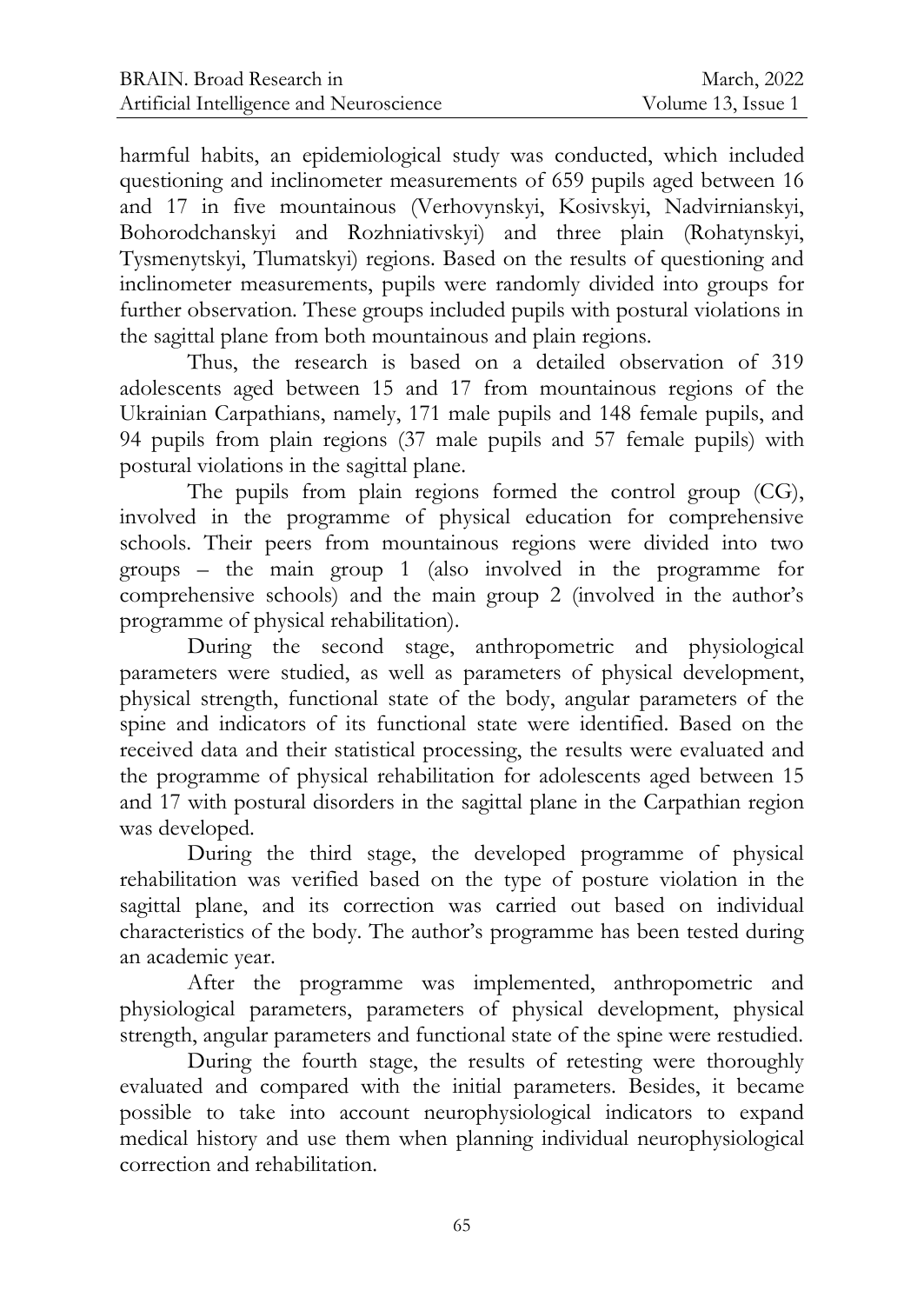While developing the comprehensive programme for correcting postural violations in the sagittal plane, the authors of the article adhered to several requirements, namely, adequacy; regulation and proper distribution of physical loads; systematicity of physical activities; gradual expansion of those means required to ensure comprehensive influence on different muscle groups, joints and internal organs; selection of general and special corrective exercises according to a particular type of postural disorders in the sagittal plane and accompanying deformities; use of exercises required to strengthen and develop small muscle groups; organization of special training modes; improvement of student mental health.

The comprehensive programme of physical rehabilitation has been adapted to the current physical education curriculum for comprehensive schools and implemented into curricular and extracurricular activities. The programme has taken into account individual student characteristics (a type of postural disorder, accompanying diseases, test results, psychological peculiarities), as well as individual psychological (temperament, motivation) and neurophysiological (a lateral profile, a type of nervous system) features. Besides, it has been adapted to socioeconomic conditions of mountainous regions and, unlike most of the existing programmes of this kind, aims to correct postural disorders, develop physical skills, improve health level in general and mental health in particular, enhance motivation towards a healthy lifestyle.

Thus, the methods of the author's programme on physical rehabilitation have influenced three components of human nature, namely, physical, mental and social ones. They should contribute to general neurobiological perspectives of this disorder (neuropsychological, neurophysiological and neurosocial) in further research.

A comparative pedagogical experiment has been conducted to determine the effectiveness of the proposed comprehensive programme for correcting postural disorders in pupils from mountainous regions in the Carpathians.

The comprehensive programme lasted the school year (9 months) and consisted of three stages, namely, the preparation stage, the main stage and the supporting stage. Before the introduction of the programme, as well as after the completion of each stage, the basic functional systems of the pupils should be monitored. Also, it is essential to compile a neuropsychological profile for each pupil.

The control group includes pupils from plain regions, who participate in the programme of physical education for comprehensive schools. Their peers from mountainous regions were divided into two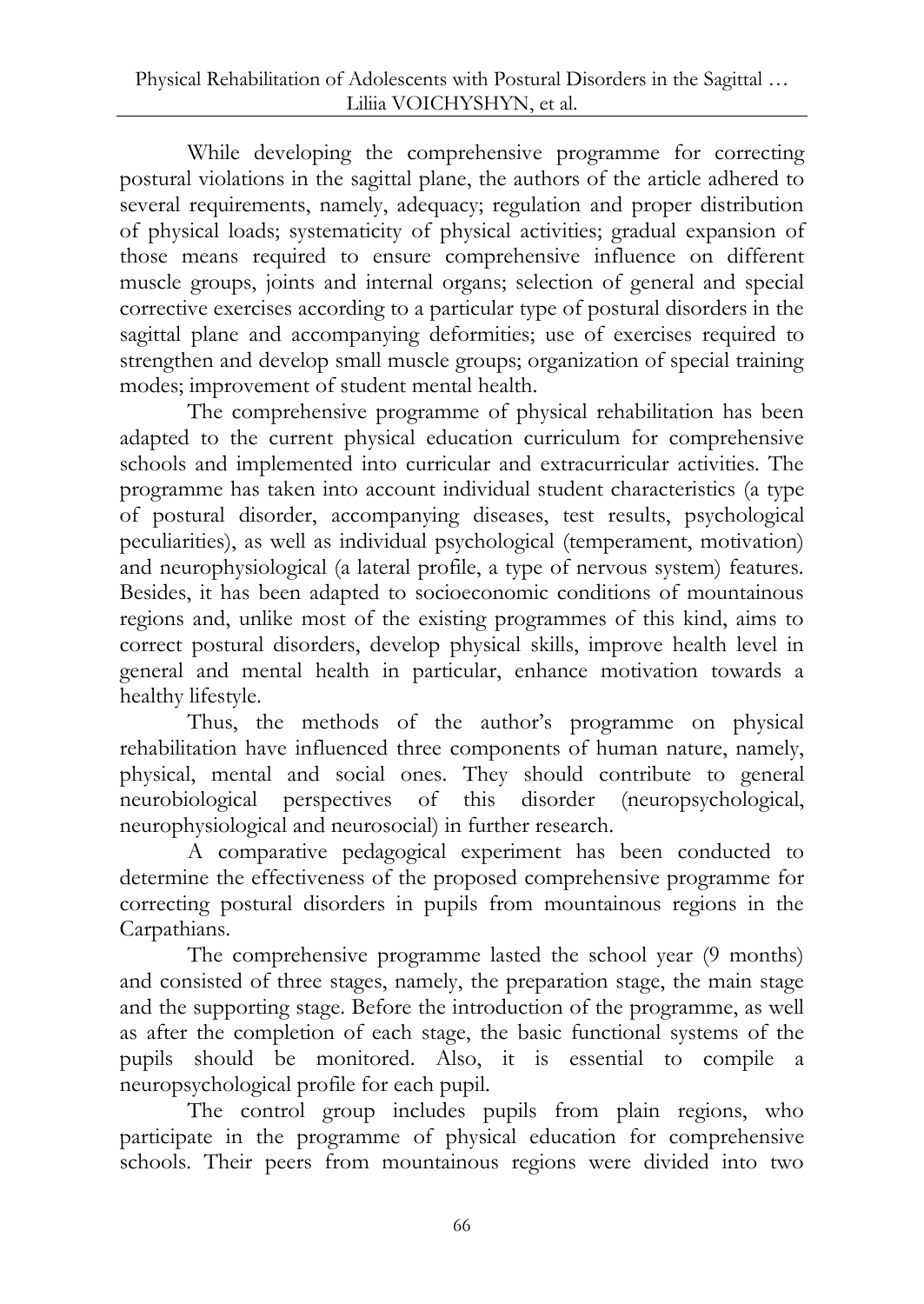groups – the main group 1 (also involved in the programme for comprehensive schools) and the main group 2 (involved in the author's comprehensive programme of physical rehabilitation).

Before the experiment, physical education teachers from mountainous regions in the Carpathians were familiarized with the peculiarities of the comprehensive programme, as well as the methods of pedagogical control.

The September-October period covered the preparatory stage of rehabilitation, the November-March and the April-May periods – the main and supportive stages of rehabilitation.

The preparatory stage of rehabilitation lasted two months and was characterized by a gentle mode. Its main tasks included mastering the proposed methods of posture correction in the sagittal plane, adjusting the cardiovascular and respiratory systems of the body to physical load, developing the pupils' physical skills, improving the pupils' endurance.

The main stage of rehabilitation lasted five months. It was characterized by a gentle training mode. Its tasks involved unloading the spine, strengthening the pectoral muscle sling, increasing the volume of movement in vertebral segments, correcting the existing postural disorders in the sagittal plane, correcting the associated deformities, improving the functional state of the cardiovascular and respiratory systems, further developing physical skills (strength, endurance, flexibility, coordination), mastering special kinetic skills adapted to living conditions.

The supportive stage of rehabilitation lasted two months. Training sessions were conducted based on the training kinetic mode. Its main tasks implied improving the functions of the systems reflecting the neurophysiological state (cardiovascular and respiratory systems); increasing physical activity and maintaining the reached level of physical performance; enhancing general and muscular endurance, coordination and flexibility; correcting the neuropsychological and psycho-emotional state; fixing the obtained results of rehabilitation.

The exercises incorporated in training sessions are aimed at forming a definite feeling in pupils about the individual body segments for all positions, as well as the tension of muscles if the posture is correct.

The morning hygienic exercises. Every day, the pupils did the morning hygienic exercises for 15-20 minutes before breakfast. It included simple exercises affecting all major muscle groups and joints. All exercises were performed at a slow and medium pace, with a gradually increasing range of movements, involving small, medium and large muscle groups. The morning hygienic exercises do not include static exercises since they cause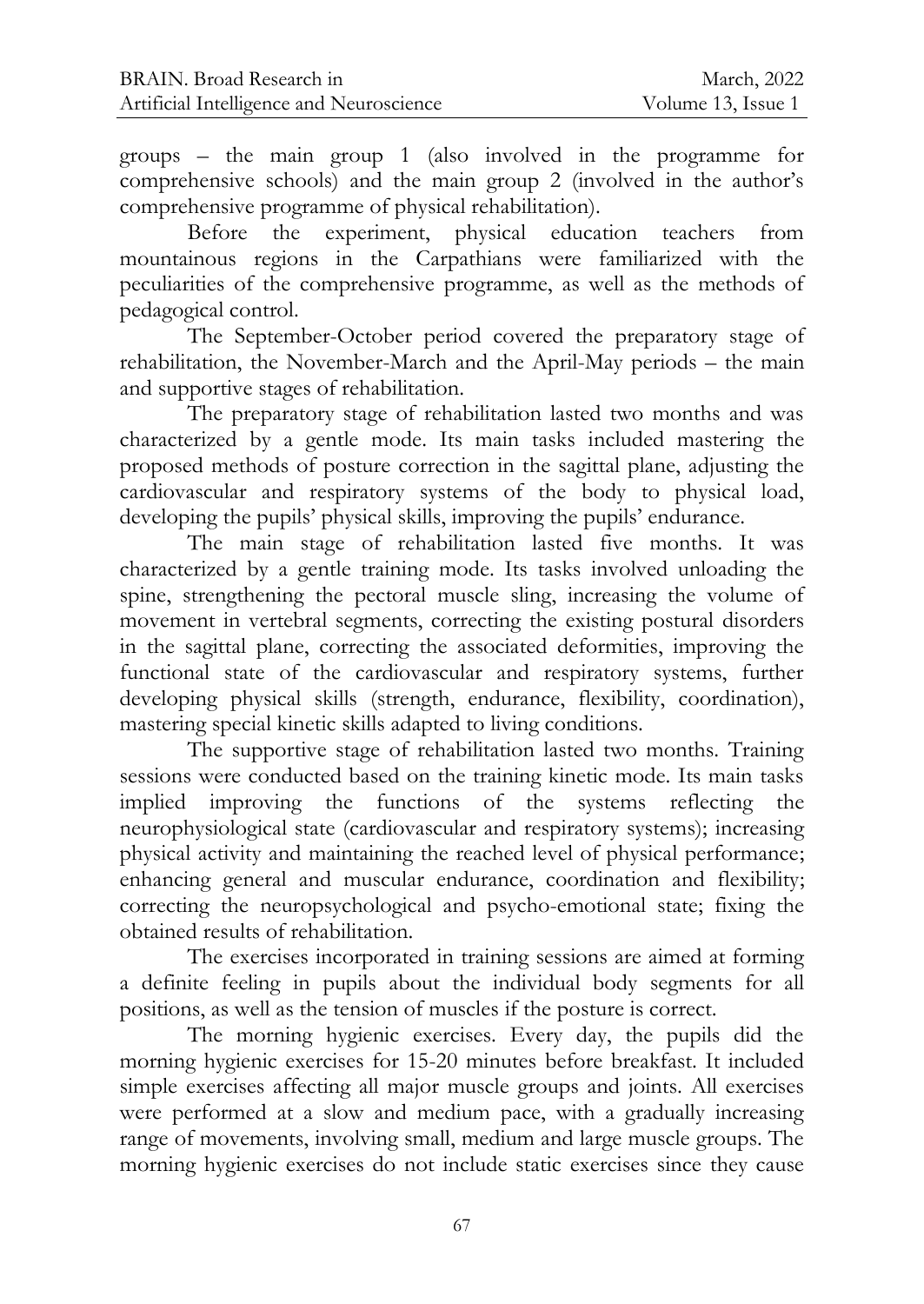muscle tension and shortness of breath. According to each stage of rehabilitation, the pupils did a certain complex of the morning hygienic exercises.

Exercise therapy. Three times per week, the pupils did 10-15-minute general and special corrective exercises according to a type of postural disorders in the sagittal plane. The pupils with flat back did the exercises for deep back muscles, hip flexors and shoulder blades. The pupils with a sway back did the exercises to reduce the pelvic tilt. For this purpose, abdominal muscles were strengthened, flexor muscles were stretched, hip flexors were strengthened, posterior ligaments of the lower thoracic and lumbar spine and psoas muscles were stretched. The pupils with round and concave back did the exercises to strengthen the muscles of the extensors, stretch the muscles of the flexors of hip joints and the muscles of the front part of the thorax, strengthen the muscles of the lumbar spine and correct the position of shoulder blades. By increasing the angle of the pelvis, physical exercises helped to stretch the thigh muscles (the anterior muscle group), the paravertebral muscles of the lumbar spine, the quadratus lumborum muscle and the iliopsoas muscle and strengthen abdominal muscles and the back part of the hip. By reducing the angle of the pelvis, the muscles of the lumbar spine and the front part of the thighs were strengthened.

The following was done to lessen the excessive and intensify the moderate spinal curvatures and to create a natural correlation between them during training sessions: the weight of the head, the upper limbs and the torso causing postural defects at the excessive angle of the pelvis have been excluded; the influence of the angle of the pelvis on physiological curves of the spine has been eliminated; the local mobility of the spine has been improved for the next correction; those parts of the spine, in which curvatures are most apparent, have been especially influenced (local correction). These requirements are met by the exercises done in the initial lying position, with emphasis on the knees.

The winged shoulder blades were corrected using the isotonic and isometric exercises (trapezius and rhomboid muscles), as well as the exercises aimed at stretching the pectoral muscles.

The descent of the shoulder girdle was corrected through strengthening the neck muscles and the scapular compartment. Besides, the pupils did the complex of asymmetric and static low-amplitude exercises for the upper trapezius, rhomboid and subclavian muscles, as well as for the muscle raising the shoulder blade (on the side of the shoulder).

In the case of chest disorders, the back muscles, the muscles holding the shoulder blades in the corrected position and the respiratory muscles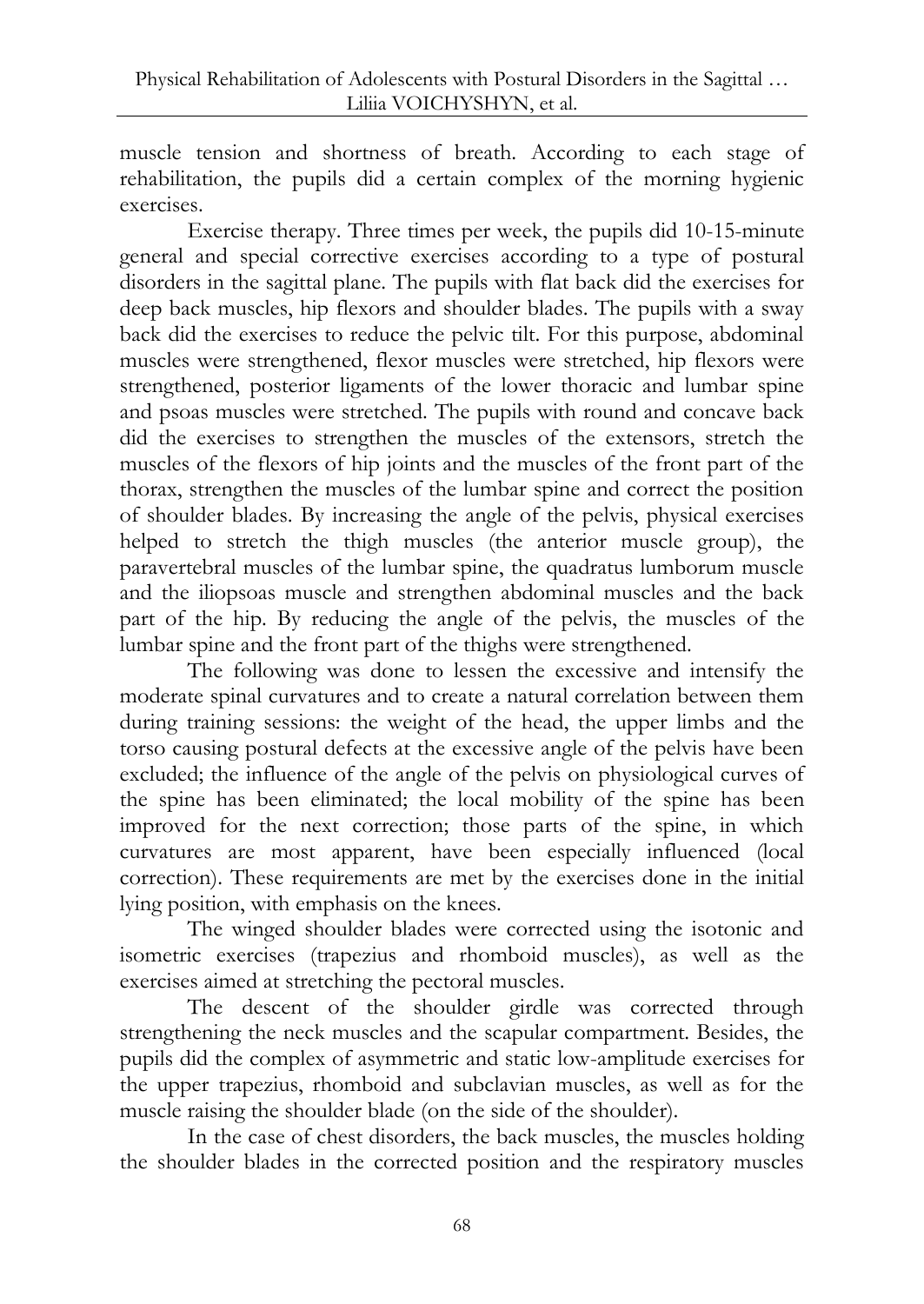have been primarily strengthened, taking into account that the violations of chest shapes are combined with postural disorders. The shape of the chest cannot be corrected unless the deviations of the spine have been corrected. Therefore, the authors of the article have chosen the simultaneous correction of the chest and spine shapes.

The effectiveness of using special exercises largely depends on the initial positions. The most effective positions for developing the pectoral sling and correct postural defects are the ones which minimize the load on the spine along the axis and the influence of the angle of the pelvis on the muscle tone. These include the position of lying on one's back, stomach, standing or resting on one's knees.

The complex of exercise therapy pays much attention to neurophysiological correction, namely, breathing exercises, which not only increase the functionality of the respiratory and cardiovascular systems but also contribute to the active correction of the spine and chest. Such exercise facilitates the educational effect and consolidates the skill of the correct posture.

To cultivate the feeling of the proper posture, one should stand at the wall, touching it with the occipital hump, shoulder blades, buttocks, shins and feet. After that, one should take a step forward without changing the position of the body and stand for 1-2 minutes.

The moving mode. Below are the basic rules of the moving mode, which were followed by the pupils of the second main group. The proposed mode aims to correct pathological curvatures of the spine and develop a feeling of the proper posture not only during training sessions but also in everyday life, as well as to consolidate the achieved effect.

It was suggested that the following recommendations should be followed: one should sleep on a hard bed with a small pillow; in the case of round and concave back, one should properly use the objects from everyday life such as a vacuum cleaner, brush or mop with a long handle; household appliances (a food processor, a microwave oven, a cooker, etc.) should be placed no lower than the belt; one should lift heavy objects by crouching and straightening one's back; when standing up, one should extend legs in the hip and knee joints; if one has a bag in one's hands, one should change hands at regular intervals (20-30 minutes); one should replace bags with a backpack or a cart with wheels; in the case of the excessive spinal curvatures in the sagittal plane, one should put on socks and shoes after putting one leg, bent at the hip and knee joints, onto the armchair, and lean forward without bending the thoracic spine; one should sit on rigid chairs, resting on the entire back, keeping one's feet on the floor, bent at the knee joints at an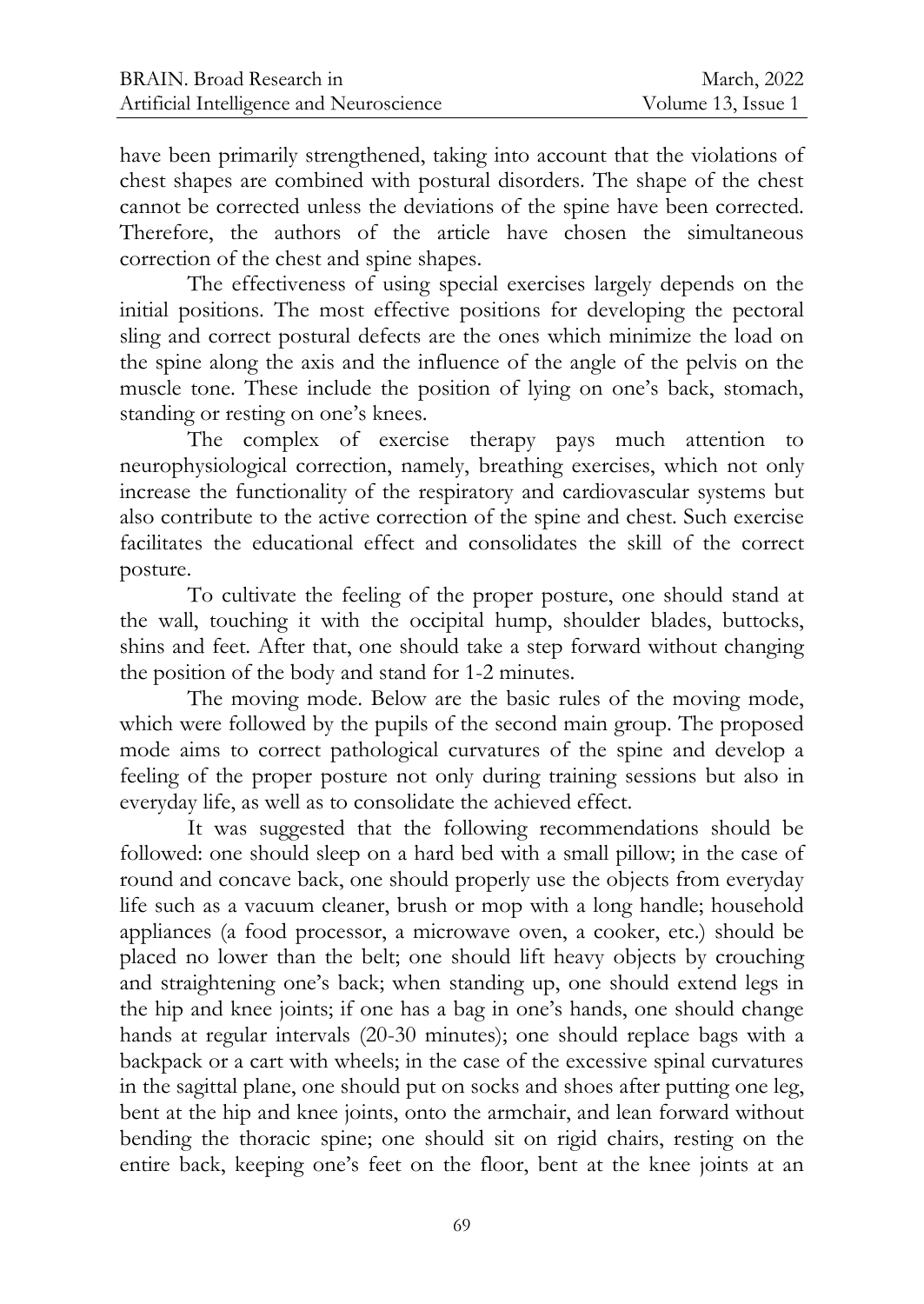angle of 90º; in the sitting position, one should strain abdominal muscles for 2-3 minutes; one should write, read and eat at the table, with one's elbows on it, with the straight back and the slightly tilted head (more importantly, the distance between the table and the body should be about 8-10 cm); the desk should be well lit; when talking on the phone or working on the computer, one should lean on the back of the chair or straighten one's back; in case of the round and round concave back, one should wash, brush one's teeth in the correct position, leaning forward without bending one's back in the chest; one should keep one's head straight when walking.

Pilates. The methodologies of Pilates in the complex programme of rehabilitation for postural disorders in the sagittal plane were used to strengthen the stabilizing spine muscles, namely, abdominal muscles, pelvic floor muscles and deep back muscles. They form a natural muscular torso. The Pilates training lies in observing the following eight principles: relaxation, concentration, alignment, breathing, centring, coordination, smooth movements, endurance.

The main neuropsychological aspect of correcting postural disorders in the sagittal plane was the use of the relaxation principle. In turn, the essence of the relaxation principle lies in the conscious release of unnecessary stress in certain parts of the body to further actively involve these parts in active work. The concentration principle aims to develop the kinaesthetic sensation of both the whole body and its parts and help to understand every movement and the processes taking place in the body. The alignment principle implies the gradual restoration of the muscular balance and, therefore, the correct position by consciously taking the correct posture of the body while standing, sitting, lying and especially, moving. Pilates uses chest breathing as well. All exercises are done in the following sequence: one inhales before doing the exercise, exhales holding one's stomach and performs the movement, after which the breath is relaxed and returns to the starting position. The centring principle involves creating a force belt by lifting the pelvic floor muscles to the spine from top to bottom. The coordination principle should be understood as the ability to perform the correct movements and control the posture and breathing at the same time. This skill is developed due to repetitions with a constant focus on the tasks. Pilates exercises are characterized by the obligatory smoothness of movements, whose essence implies the correct and graceful performance of quite ordinary mind-driven movements. Almost all movements are performed slowly, away from the strong centre. The endurance principle intends to gradually increase the intensity of training and move from the beginner programme to intermediate and higher than intermediate levels.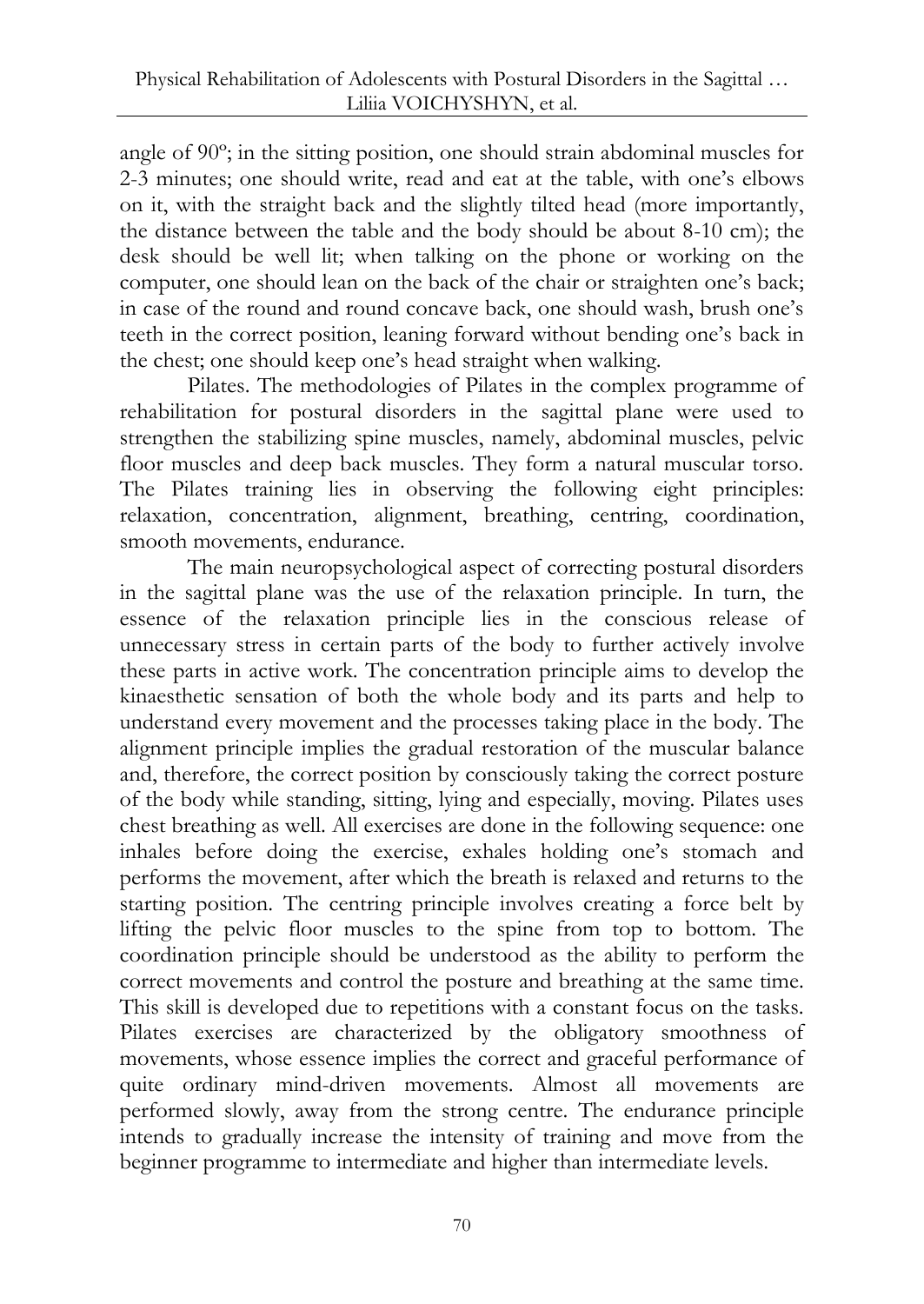Pilates classes were conducted 3 times per week, with musical accompaniment, and lasted for 45-50 minutes initially and 50-60 minutes at the main and supporting stages. At each stage of rehabilitation, the Pilates exercises were changed to prevent the habituation effect.

Aerobic training. This type of rehabilitation, along with relaxation exercises, is extremely essential for changes in the neurophysiological state since there is a direct link between respiration, cardiovascular activity and neurophysiological regulation of the body. During aerobic training, the experimenters attempted to adhere to certain methodical rules: 1) to gradually increase the intensity and duration of loads; to gradually increase the exercise load (3-5% at each stage of training) by increasing the duration of training sessions (gradually increasing the duration of aerobic exercise from 30-40 minutes at the preparatory stage to 40-50 minutes at the main and supporting stages of rehabilitation); to increase the effectiveness of training sessions. During the first training sessions, the kinetic density corresponded to 45-50%; to the extent of the body's adaptation to physical activity, the experimenters increased it to 70-75% of the total training time. It was expedient to increase the intensity of training sessions; to gradually widen the range of the means to ensure a comprehensive influence on different muscle groups, all joints and internal organs; to increase the complexity and amplitude of movements; 2) to ensure the variety of tools. During the wellness training, the experimenters used aerobic exercises (walking, jogging, skiing) in combination with strength exercises for large muscle groups (flexing-extending hands in the lying position, pull-ups, pressups, hyperextension, sit-ups, etc).

Aerobic training sessions included walking, jogging and skiing. Loads were determined based on the following three indicators: duration, distance length and movement speed.

Strength training. The comprehensive programme of physical rehabilitation involved dosed dynamic loads after aerobic exercises once a week. The duration of strength training was gradually increased from 15 minutes initially to 20-30 minutes at the main and supporting stages. The exercises were done using the repetition method, namely 2-3 sets of exercises up to 10 repetitions.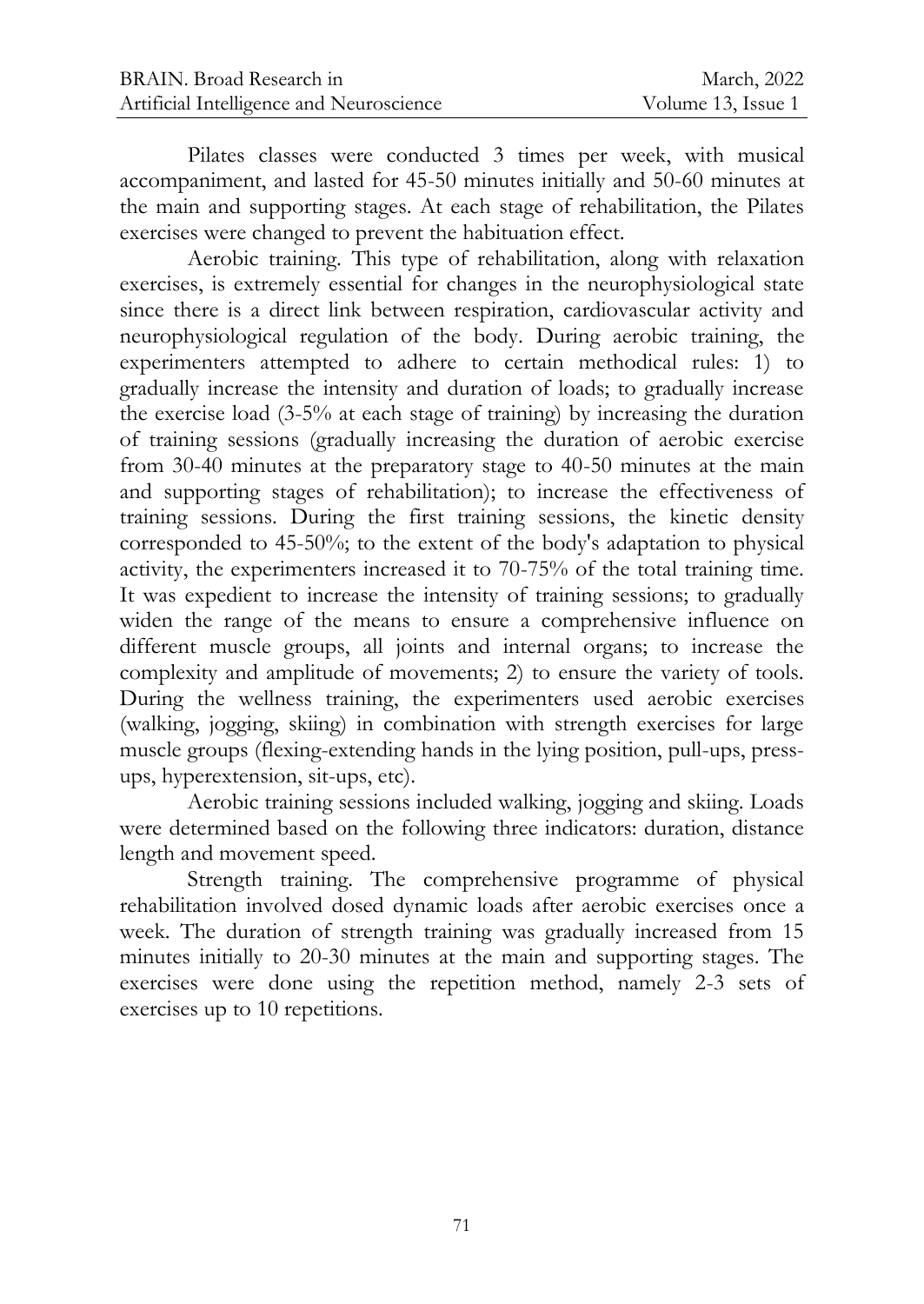# **Results**

Based on the results of epidemiological studies conducted in different districts of Ivano-Frankivsk region, it has been found that the adolescents aged between 15 and 17, who live in mountainous regions, are more expected to suffer from postural disorders in the sagittal plane than their peers, who live in plain regions (72.5% vs. 42,9%). However, pupils from both regions did not differ statistically by age or gender.

The most common postural disorders among pupils from mountainous regions are stoop, sway back, round and concave back, flat back. The risk factors, which contribute to the occurrence and progression of these disorders, can be insufficient physical strength, chronic diseases, improper daily routine, poor nutrition, kinetic skill disorders, bad habits, etc.

The pupils with postural disorders in the sagittal plane from mountainous regions achieve less than their peers from plain regions with similar postural disorders in terms of physical development (male and female pupils have different body weight, body mass index, chest circumference, chest excursion, muscle strength in both hands and back, strength and dynamic endurance of abdominal muscles).

The pupils from mountainous regions tend to have more pronounced deviations of neurophysiological and functional indicators, which characterize the respiratory system (the higher respiratory rate at rest, lower average indicators of inspiratory and expiratory breath-holding time and peak expiratory flow,  $p \le 0.05$ ), as well as the cardiovascular vascular system (higher heart rate at rest,  $p<0.05$ ).

Based on Apanasenko & Popova's (1998) evaluation of somatic health, it has been found that most male and female pupils with postural disorders in the sagittal plane from mountainous regions are characterized by low levels of somatic health and neurophysiological indicators. It must be noted that none of these pupils has approached higher levels. Male and female pupils with postural disorders, who live in plain regions, have different levels of somatic health. More than half of male pupils have average level, while almost half of female pupils have a low level. Also, 8,6% of male pupils tend to have an average level of somatic health, while none of the female pupils has eventually reached this level. Moreover, the Ruffier-Dickson test (Amosov, & Benet, 1989) indicates moderate neuropsychological deficiency (apathy, slow reaction, sluggish movements) in pupils living in mountainous regions. Indeed, the physical ability level of pupils from mountainous regions is much lower than that of their peers, who live in plain regions.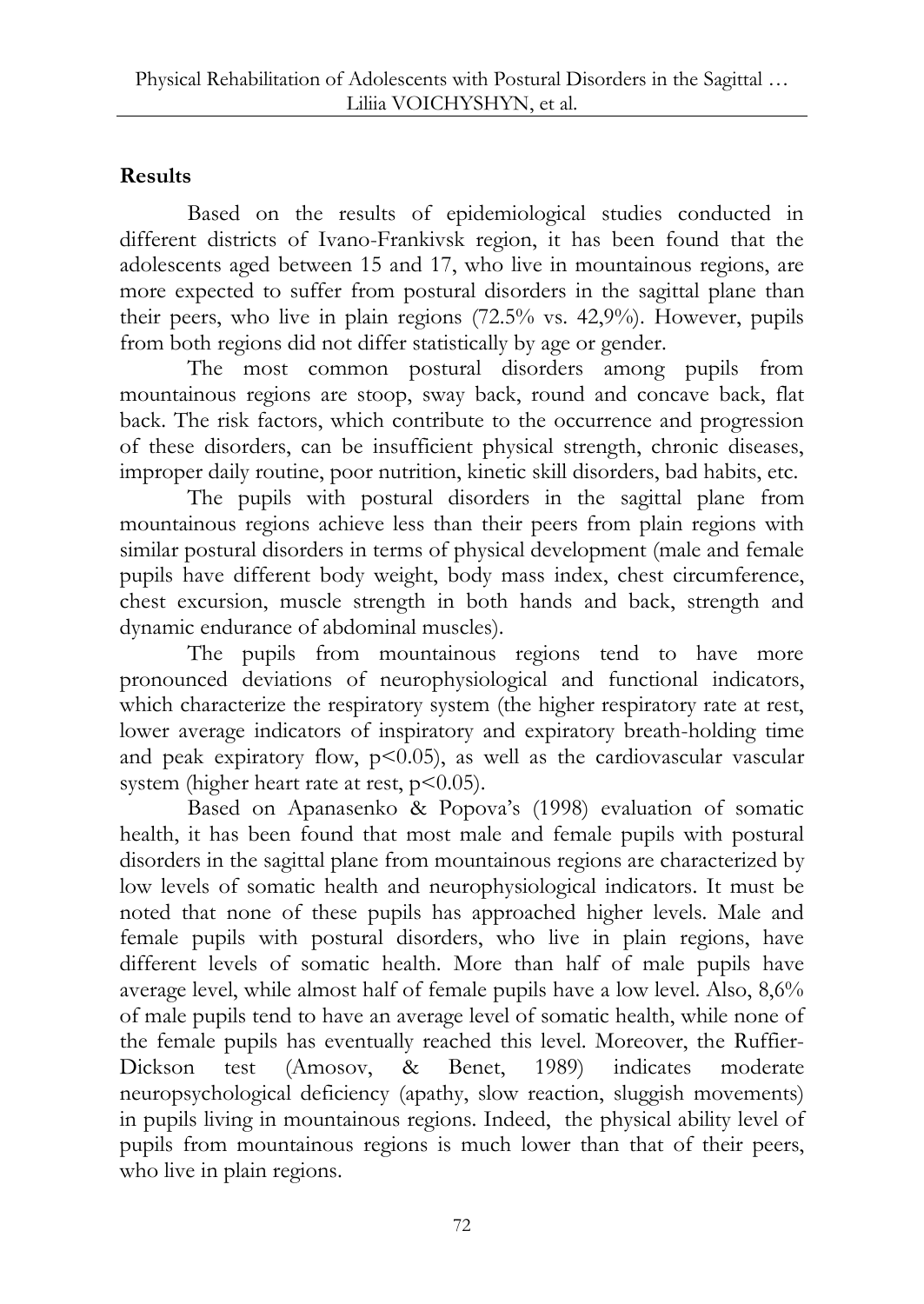Male pupils, who live in mountainous regions, are considered inferior to their peers from plain regions in strength and endurance. One can observe quite a similar situation among female pupils from both regions. Besides, female pupils from mountainous regions are inferior to their peers from plain regions in flexibility.

Postural disorders in the sagittal plane cause significant functional disorders of the spine, namely, its limited mobility in the sagittal plane in both thoracic (based on Otto test) and lumbar (based on Schober test) sections, limited spinal flexion in general (based on Thomayer test), as well as its lateral (based on Fleischmann test) and overall mobility (based on Sedin test and spinal index) (Kashuba, 2002).

The results of inclinometer measurements prove that postural disorders in the sagittal plane (stoop, sway back, flat back, round and concave back) are more pronounced in the EG pupils. These changes are combined with significant chest deformity, pronounced decrease in strength of abdominal muscles, pelvic floor muscles, upper and lower back muscles, postural disorders stability with symptoms of its degenerative changes. Such data are valid for neurovisceral medical studies and serve as indicators for medical intervention.

The reliable differences in a range of analyzed parameters between the groups of pupils with postural disorders have been determined. They include sway back, flat back, round and concave back. Pupils of both sexes with flat back were characterized by larger stature (male pupils – 178.72 $\pm$ 1.33 cm, female pupils – 164.31 $\pm$ 1.12 cm, p<0.05), lower body mass index (BMI) (male pupils –  $18,13\pm0.37$  kg/m2, female pupils –  $17.92\pm0.47$ kg/m2,  $p<0.05$ ) and higher shoulder index (male pupils – 93.27 $\pm$ 1.13 cm, female pupils –  $91.18\pm0.76$  cm; p<0.05). Based on the parameters of functional strength, a reliable difference between the group of pupils with a flat back and that with a stoop, sway back, round and concave back has been set for the parameter of Shtange test (male pupils – 35.14±1.39 cm, female pupils  $-31.51\pm1.18$  cm; p<0.05). Taking into account the indicators of physical strength, pupils with a flat back (male pupils  $-5.3\pm0.8$  cm, female pupils –  $8.6\pm0.5$  cm) have achieved less in flexibility test compared to their peers with a stoop, sway back, round and concave back  $(p<0,05)$ . Based on the parameters of flexibility, pupils of both sexes with flat back are more likely to suffer from limited spine flexion and extension (Sedin test), as well as limited thoracic (Otto test) and overall spine mobility (Thomayer test and spinal index). The only indicator by which all three groups of pupils with different posture violations significantly differed  $(p<0,05)$  is the results of the Schober test. According to it, pupils with round and concave back are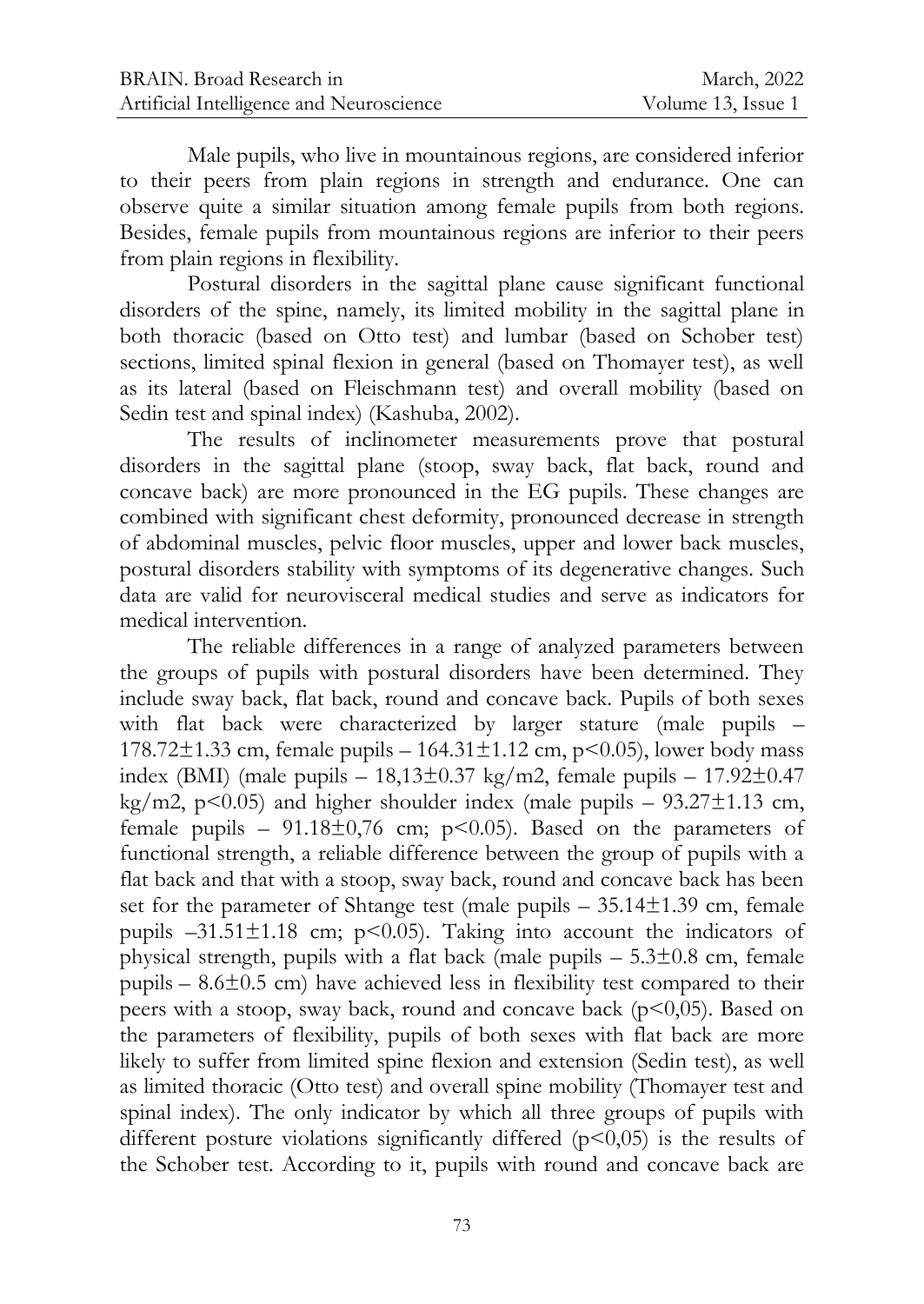more expected to suffer from limited mobility of lumbar spine than their peers with a flat back and stoop or sway back.

Thus, these pathological changes in the pupils from mountainous regions in the Carpathians have proved the need to develop the programme for correcting postural disorders in the sagittal plane.

After implementing the comprehensive programme, one could observe positive changes in the indicators of physical development (the percentage of male and female pupils with normal bodyweight has increased up to 85.7±4.1% and 90.5±4.1% respectively; that with low bodyweight has decreased down to 9.5±1.1% and 4.8±0.5% respectively; chest circumference, chest excursion and shoulder index have increased, too), neurofunctional strength (respiratory and heart rate at rest have decreased; inspiratory and expiratory breath-holding time has increased up to  $51.71\pm1.35$  sec and  $27.81\pm1.50$  sec respectively in male pupils, up to  $50.52\pm1.92$  sec and  $35.71\pm1.17$  sec in female pupils; peak expiratory flow and the level of physical ability significantly have increased, too).

Thus, the programme has enhanced the functions of the respiratory system, as evidenced by the absence of bronchial obstruction syndrome and the created prerequisites for improving pulmonary ventilation and lung capability.

The above-mentioned positive changes have influenced pupils' level of physical strength. Thus, the indicators have been optimized, which proves significant improvement of all physical skills of those pupils involved in the author's programme. A prerequisite for improving physical skills of pupils was a stable increase in the indicators of stationary and carousal dynamometry, muscular endurance of abdominal press and back  $(p<0,05)$ . Positive dynamics of physical skills of those pupils who were involved in the traditional programme of physical education for comprehensive schools has not been recorded.

Optimizing the indicators of physical development and body functions after prolonged training by the programme proposed, it was possible to enhance pupils' somatic health. Thus, the percentage of male and female pupils with low levels of physical health has decreased considerably due to their transition to the average level gradation. Indeed, 4.8% of female pupils and 9.5% of male pupils involved in the author's programme have reached the above-average level of somatic health after the experiment. At the first stage, none of the pupils showed such results. The traditional programme of physical education does not provide an opportunity to positively influence the indicator of pupils' distribution according to the levels of physical health.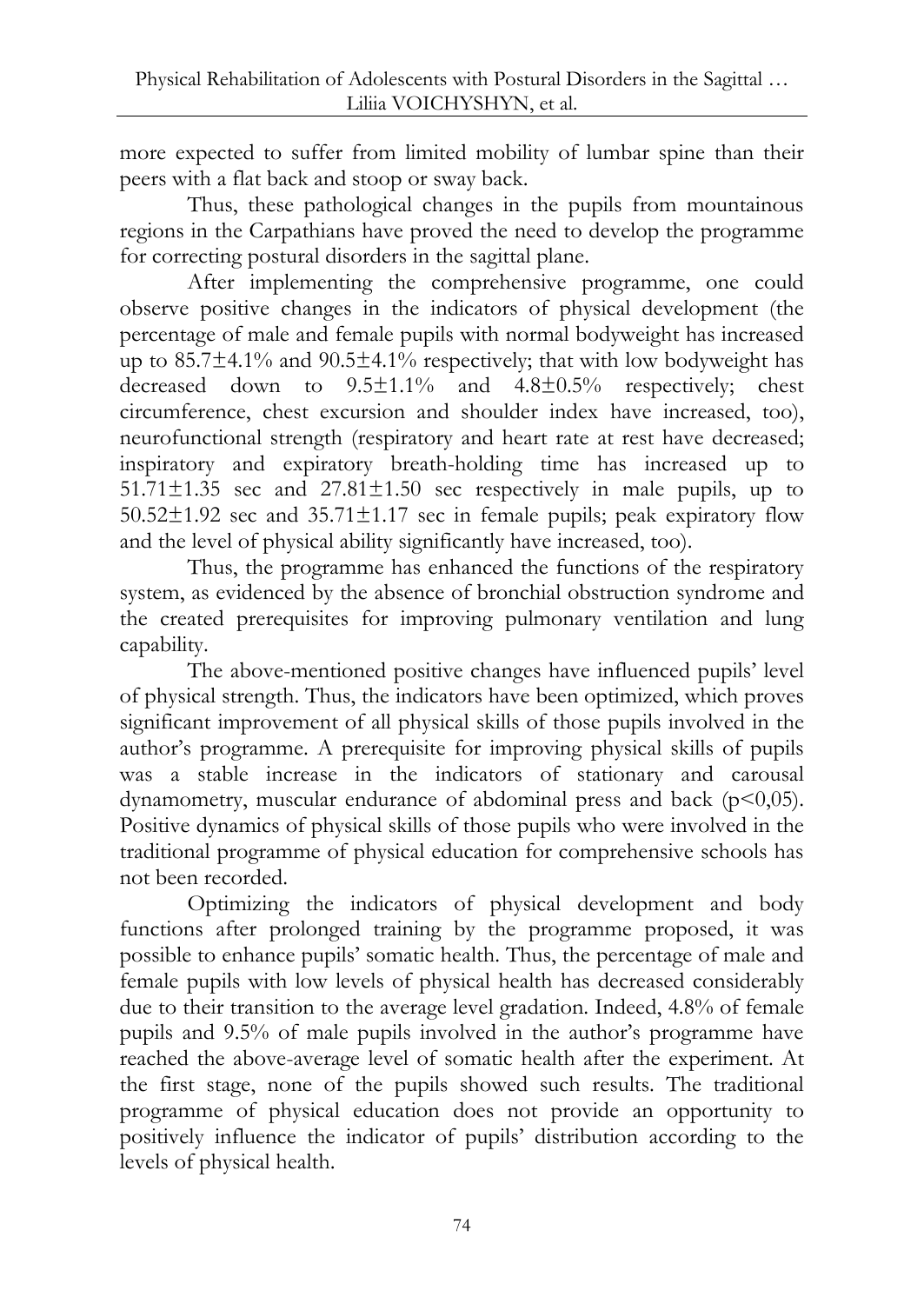The pupils from the second main group were efficiently redistributed based on the results of Ruffier-Dickson test since they managed to significantly increase their neurophysiological and neuropsychological indicators (motivation; working capacity; stabilization of mental reactivity; decrease in the frequency of apathetic-depressive states). It must be noted that the above-mentioned positive changes have influenced their level of physical strength, too. Thus, the indicators have been optimized, which proves significant improvement of all physical skills of those pupils involved in the author's programme. Positive dynamics of physical skills of those pupils who were involved in the traditional programme of physical education for comprehensive schools has not been recorded.

The comprehensive programme has positively affected angular parameters of the spine in the examined pupils with various postural disorders based on the follow-up inclinometer measurements. Thus, pupils who suffer from the stoop and round spine have shown a decrease in average values in the angles of lordosis and kyphosis curves; pupils who suffer from flat back – an increase in the angles of the sacral bone, lordosis and kyphosis curves; pupils who suffer from the round and concave back – a decrease in the angles of the sacral bone, lordosis and kyphosis curves. The correction of spinal curves in pupils with postural disorders in the sagittal plane also included improving the functions of back and abdominal muscles (Krause-Weber test), eliminating the symptoms of asymmetrical blades, increasing the percentage of male and female pupils with normal posture (Mathias postural stability test), improving spinal movements in general (Sedin, Thomayer tests, spinal index calculation), as well as cervical spine movements (chest – chin test, chin – jugular notch test), thoracic spine movements (Otta test) and lumbar spine movements (Schober test). Besides, one could observe a significant increase in lateral spine mobility and an increase in the range of spinal movements when rotating about a vertical axis (Fleischmann test).

#### **Discussion**

The process of conducting this research has taken into account relevant ethical rules. First, all ethical requirements were considered before the implementation of this research. Next, the authors obtained approval from the ethical committee of the university. Then, the respondents were informed about the goals and objectives of the research and were interviewed. Most importantly, they were assured that the participation in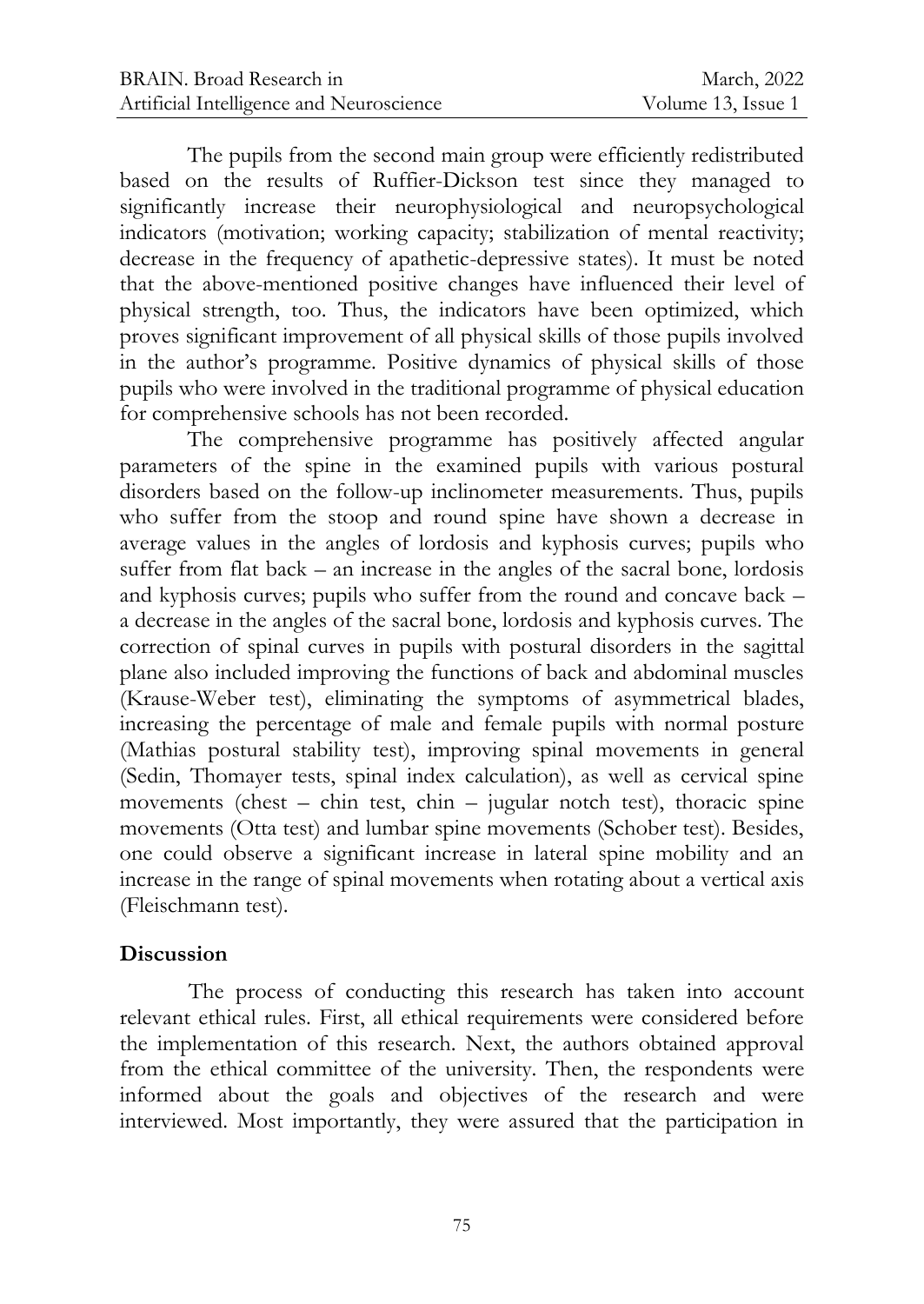the research was voluntary, and they were entitled to leave it at any time so that they should not feel under pressure.

The article presents theoretical generalization and new solutions to the problem related to the correction and prevention of postural disorders in the sagittal plane in pupils who live in mountainous schools in the Carpathians. It proves the prevalence of postural disorders in the sagittal plane and peculiarities of angular spinal parameters of pupils who live in mountainous schools in the Carpathians, as well as compares them with the corresponding indicators of their peers who live in plain regions.

The article studies the indicators of physical development, functional and physical fitness, the level of somatic health and the peculiarities of functional spinal conditions of pupils with postural disorders in the sagittal plane. Besides, it compares the results with similar indicators of pupils with postural disorders in the sagittal plane, which who live in plain regions of Ivano-Frankivsk Oblast.

The article presents the author's complex rehabilitation programme for correction of postural disorders in the sagittal plane in pupils who live in mountainous regions, theoretically justifies the expediency of incorporating the elements of Pilates, athleticism and wellness tourism aimed at optimizing functional conditions of the spine, developing muscular corsets, physical skills and improving functional readiness of pupils.

It confirms the effectiveness of the author's complex of rehabilitation measures to improve functional conditions of the spine, physical development, functional and physical readiness, as well as the level of somatic health of pupils who live in mountainous regions.

The obtained results show close links between pedagogical and physical rehabilitation and medicine and neurosciences. Thus, an important neurophysiological indicator is the number of heartbeats. On the one hand, it is determined by the specifics (an increased respiration rate) in adolescents living in mountainous regions and, on the other hand, by the development of cerebral hypoperfusion activating the sympathetic system. In this regard, some scientists claim that such disorders are caused by the syndrome of postural tachycardia, which is the result of orthostatic intolerance in postural disorders in the sagittal plane (Cutsforth-Gregory, & Sandroni 2019, p. 429). Such disorders can be detected by measuring the heart rate when standing still for 10 minutes. If this frequency increases relative to the typical postural position by 30 beats or more, one can detect the symptoms of cerebral hypoperfusion, which indicates the complex neurosomatic nature of postural disorders in the sagittal plane.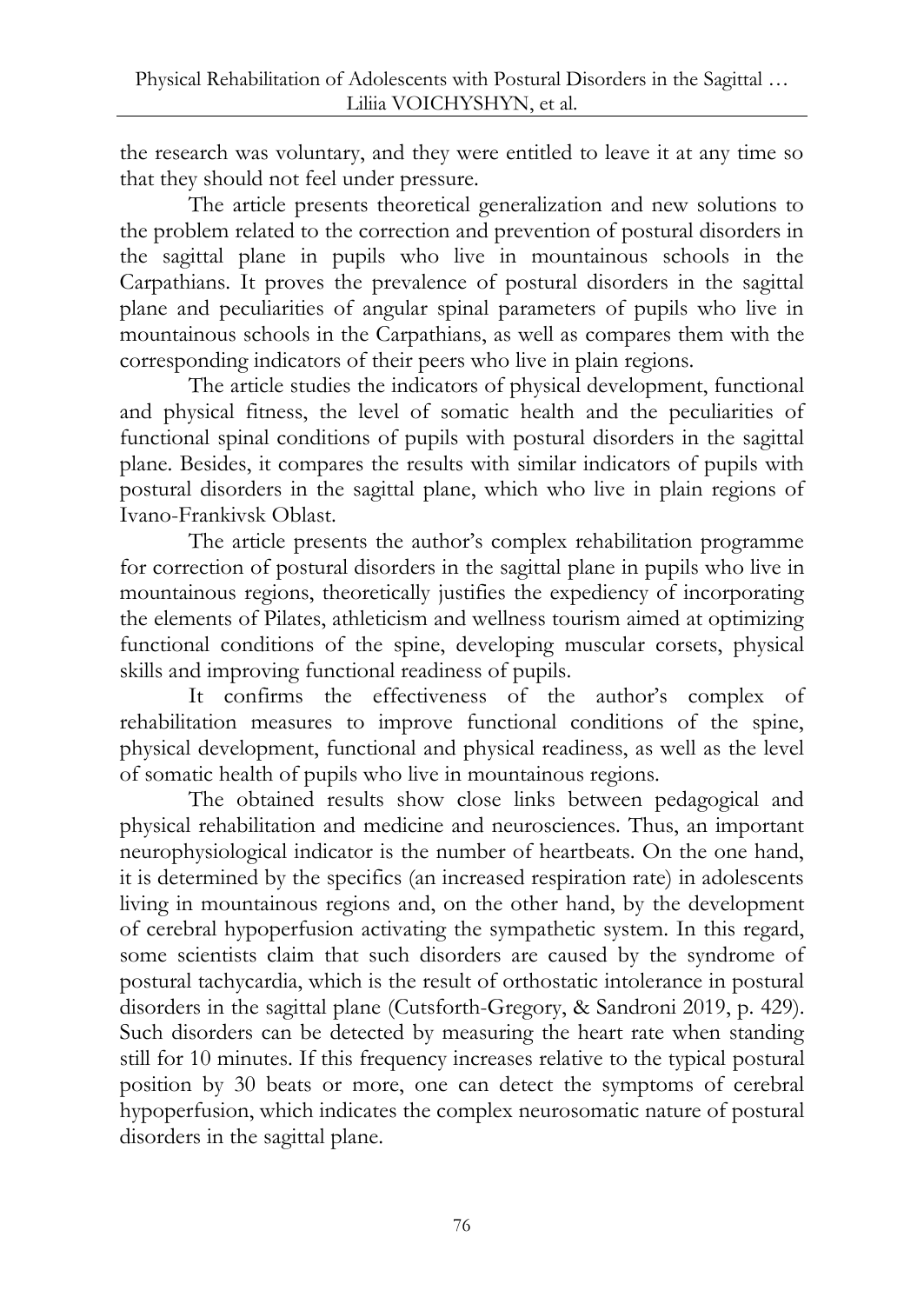Another neurophysiological indicator of postural disorders in the sagittal plane is ongoing postural-perceptual dizziness. Researchers from the University Hospital Centre in Zagreb studied about 150 patients with such symptoms (the median duration is 2 years). They found that 40% of patients suffered from vestibular neuritis and more than 10.5% of them from nonpathological dizziness (depending on a postural position) (Adamec et., 2020). These data indicate that adolescents with postural disorders in the sagittal plane need a complete and regular neurophysiological examination of their vestibular apparatus to identify complex (combined, concomitant) pathologies.

**The practical value of the obtained results** implies the development of the author's complex rehabilitation programme for correction of postural disorders in the sagittal plane in pupils living in mountainous regions, which can improve the level of physical development and functional and neurophysiological indicators by improving functional conditions of the spine.

The programme can serve as the basis for providing effective corrective and preventive work among pupils with postural disorders in the sagittal plane who live in mountainous regions. It can be introduced in professional activities of physical rehabilitation specialists, physical education teachers in schools and universities, coaches, as well as in the practice of rehabilitation centres, specialized institutions for children with postural disorders.

The problem of preserving and improving the health of the population continues to be one of the priority areas of Ukraine's social policy. The latter applies to young people, especially pupils. Indeed, the incidence rate of schoolchildren has increased by 1.8 times in the last 10 years (Popova, & Vladzymyrskyi, 2010). According to some statistics, the second place out of the five ranked ones in the structure of the incidence among high school students is occupied by musculoskeletal diseases, being second only to respiratory pathology. The incidence of musculoskeletal disorders in schoolchildren in secondary schools, especially in mountainous regions, remains an urgent problem of modern medicine (Apanasenko, & Popova, 1998; Batrshin, Sadovoy, Mikhaylovskiy, & Sadovaya, 2006; Popova, & Vladzymyrskyi, 2010), as well as physical education and physical rehabilitation (Aloshyna, Aloshyn, & Petrovych, 2009; Kashuba, 2002; Lazareva, 2012; Petrovych, Aloshyna, & Bychuk, 2007). Most programmes on physical rehabilitation of adolescents with postural disorders in the sagittal plane are quite complex, requiring special equipment that is impossible to implement given the logistics of mountainous regions. The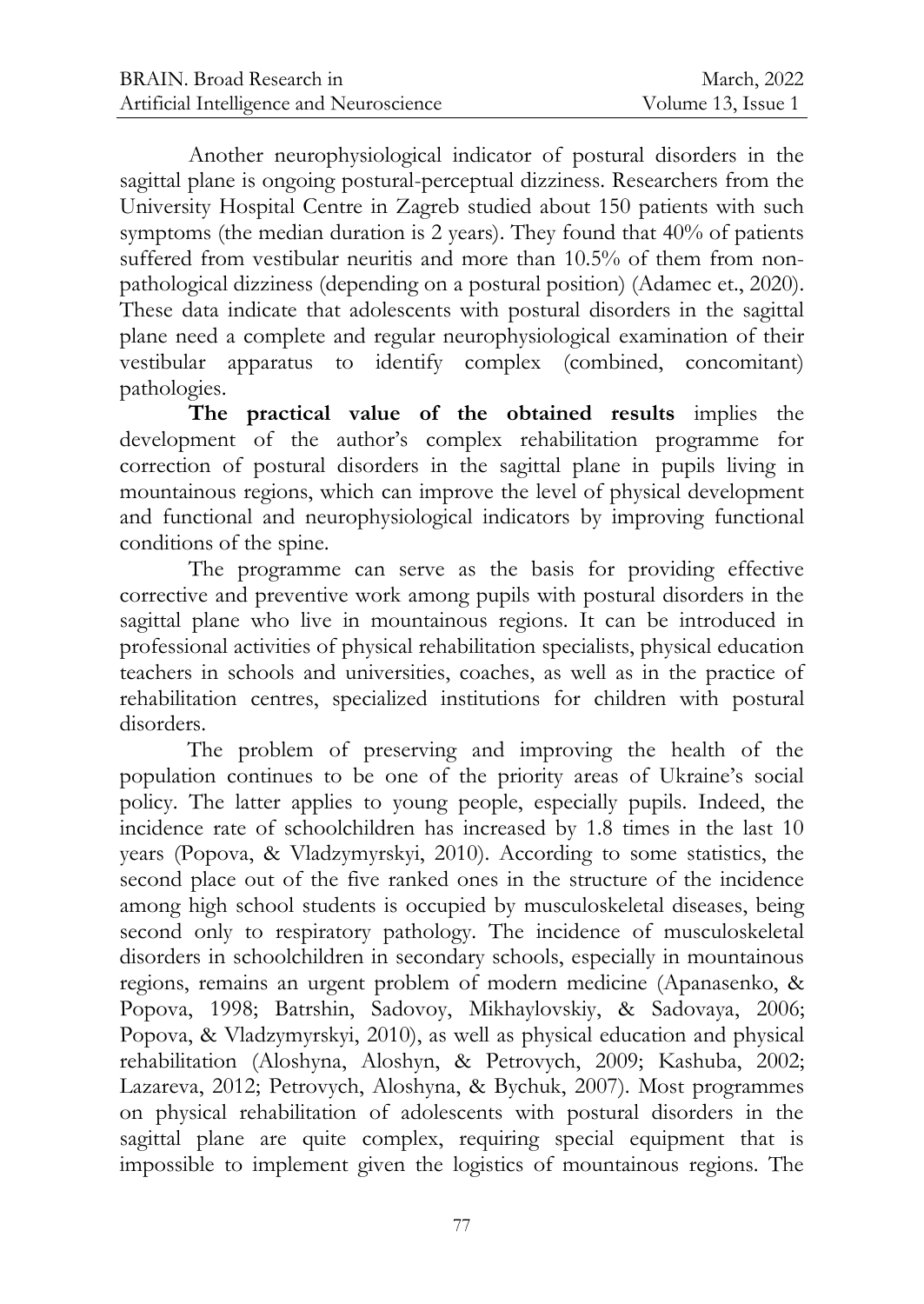solution to this problem is to further improve and develop new programmes of physical rehabilitation that will be adapted to the conditions of mountainous regions in the Carpathians.

The research has verified the existing scientific views that the dissemination of musculoskeletal diseases among pupils in comprehensive schools, particularly in mountainous regions, remains an urgent problem of modern medicine (Apanasenko, 2005; Apanasenko, & Popova, 1998; Batrshin, Sadovoy, Mikhaylovskiy, & Sadovaya, 2006; Popova, & Vladzymyrskyi, 2010) and physical rehabilitation (Aloshyna, Aloshyn, & Petrovych, 2009; Lazareva, 2012; Petrovych, Aloshyna, & Bychuk, 2007). The importance of preventing and correcting postural disorders among pupils from mountainous regions in the Carpathians has been justified (Hulbani, & Kosa, 2010; Mykolaiskyi, 2006).

The main conceptual approaches to enhancing the influence of physical rehabilitation on physical development (Potapchuk, 2006), functional (Sedliar, 2011; Slavik, 2008) and physical strength (Furman, 1994; Plakhtii, Mukhin, Yevminov, & Kudel, 2006), the functions of the spine (Epifanov, & Epifanov, 2008; Doroshenko, 2009; Dubchuk, 2011) in case of posture violations in the sagittal plane have been further developed.

The article proves the views of such scholars as Lynets (2007), Miliukova & Evdokimova (2003), Plakhtii, Mukhin, Yevminov, & Kudel (2006), Ryzhenko (2006). They believe that the transformation of the ability to take the right position into the skill is achieved by the systematic repetition of exercises, constant control over holding the correct position and adherence to a special kinetic mode.

Specificity in angular parameters of the spine among pupils of the Carpathian region compared to the corresponding indicators of their peers from schools located in plain regions have been identified and described for the first time. The per cent correlation of various spinal disorders in the sagittal plane among pupils from mountainous regions in the Carpathians has been determined. The comprehensive rehabilitation programme for correcting posture violations in the sagittal plane has been developed for pupils from mountainous regions. The expediency of introducing the elements of pilates and athleticism into the programme has been theoretically justified. The programme has been adapted to educational and living conditions of pupils from mountainous regions, as well as economic, natural and social conditions in Ivano-Frankivsk region.

Also, the findings of the experiment can deepen neurophysiological aspects of rehabilitation for patients with postural disorders in the sagittal plane, including therapeutic and rehabilitation measures (Calmels, 2019) and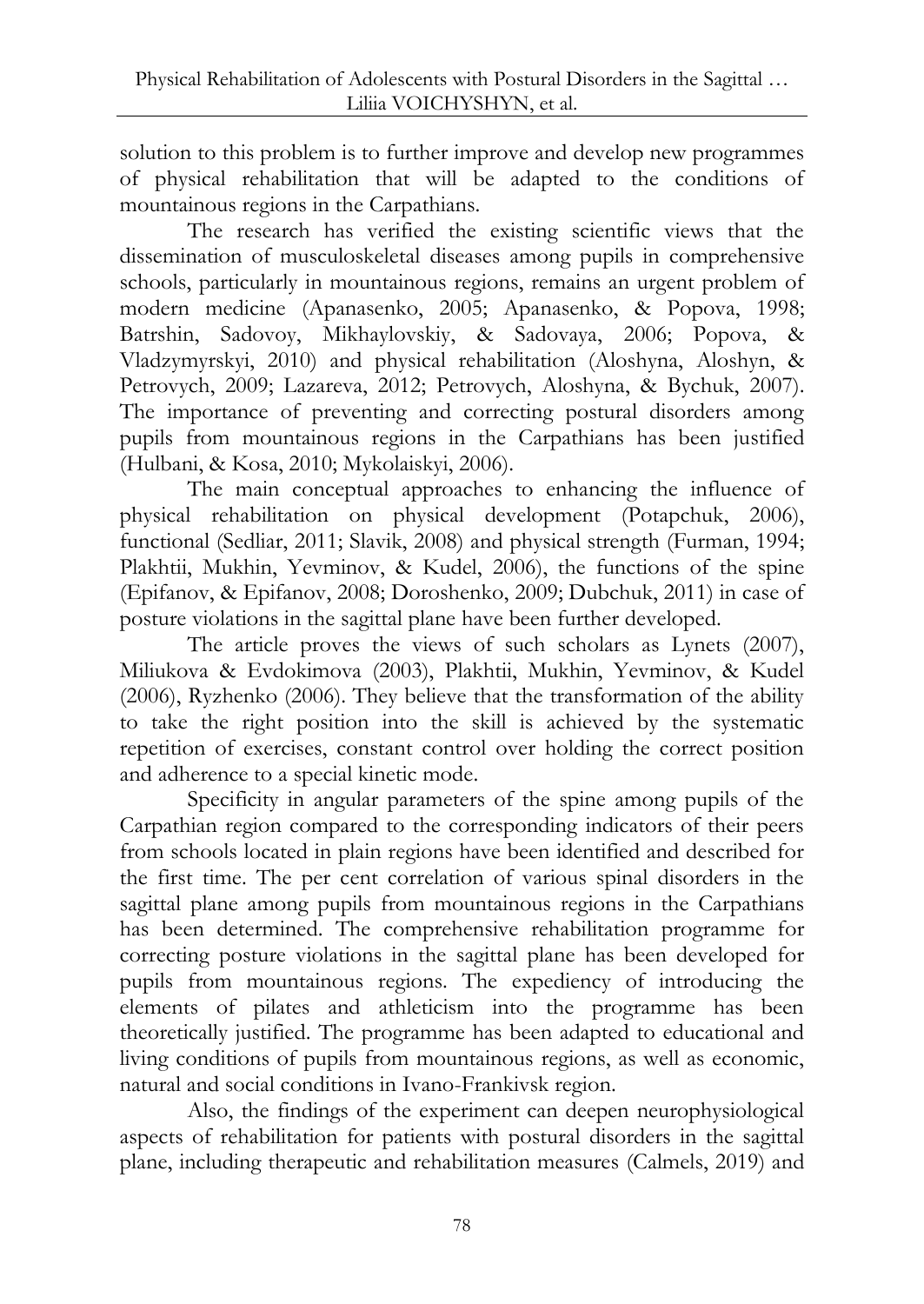methods of neurostimulation of motor motility using electronic physiotherapy by (Jeunet, Glize, McGonigal, Batail, & Micoulaud-Franchi, 2019).

Finally, they can contribute to creating neuropathological anamnesis in the medical context of studying this particular problem and complement clinical studies associated with paired impulses and the so-called "virtual" (psychosomatic) damage to the cerebral system. Such synergy of data (combining the methods used in the article and neurofunctional measurements of motor control in patients with postural disorders in the sagittal plane) can generalize the role of parietal ligaments and ventral premotors of the cerebral cortex with postural disorders in the sagittal plane (Allart, Devanne, & Delval, 2019).

### **Conclusions**

Based on inclinometer measurements, it has been found that postural disorders in the sagittal plane, such as stoop, sway back, flat back, round and concave back are more pronounced in pupils from mountainous regions compared with those in the CG. These changes also include severe chest deformity, a considerable decrease in strength of abdominal muscles, pelvic floor muscles, upper and lower back muscles, impaired postural stability with symptoms of degenerative changes, severe functional spinal disorders – limited mobility in the sagittal plane of thoracic (based on Otto test) and lumbar (based on Schober test) sections, limited spinal flexion in general (based on Thomayer test), as well as its lateral (based on Fleischmann test) and overall mobility (based on Sedin test and spinal index). Such changes act as symptoms for identifying a neuro- and somatopathological pattern of the underlying and accompanying diseases and, in extreme cases, medical correction or therapy.

The comprehensive rehabilitation programme for correcting postural disorders in the sagittal plane among pupils from mountainous regions, which includes some elements of pilates, athleticism and health tourism, is aimed at optimizing the functions of the spine, building muscular corset, developing physical skills and improving physical and functional strength of pupils, their somatic health. The programme is adapted to educational and living conditions of pupils from mountainous regions, as well as economic, natural and social conditions in Ivano-Frankivsk region. The programme is based on the differentiated approach to correcting various postural disorders in the sagittal plane. The complex nature of physical rehabilitation methods included in the author's programme is associated with simultaneous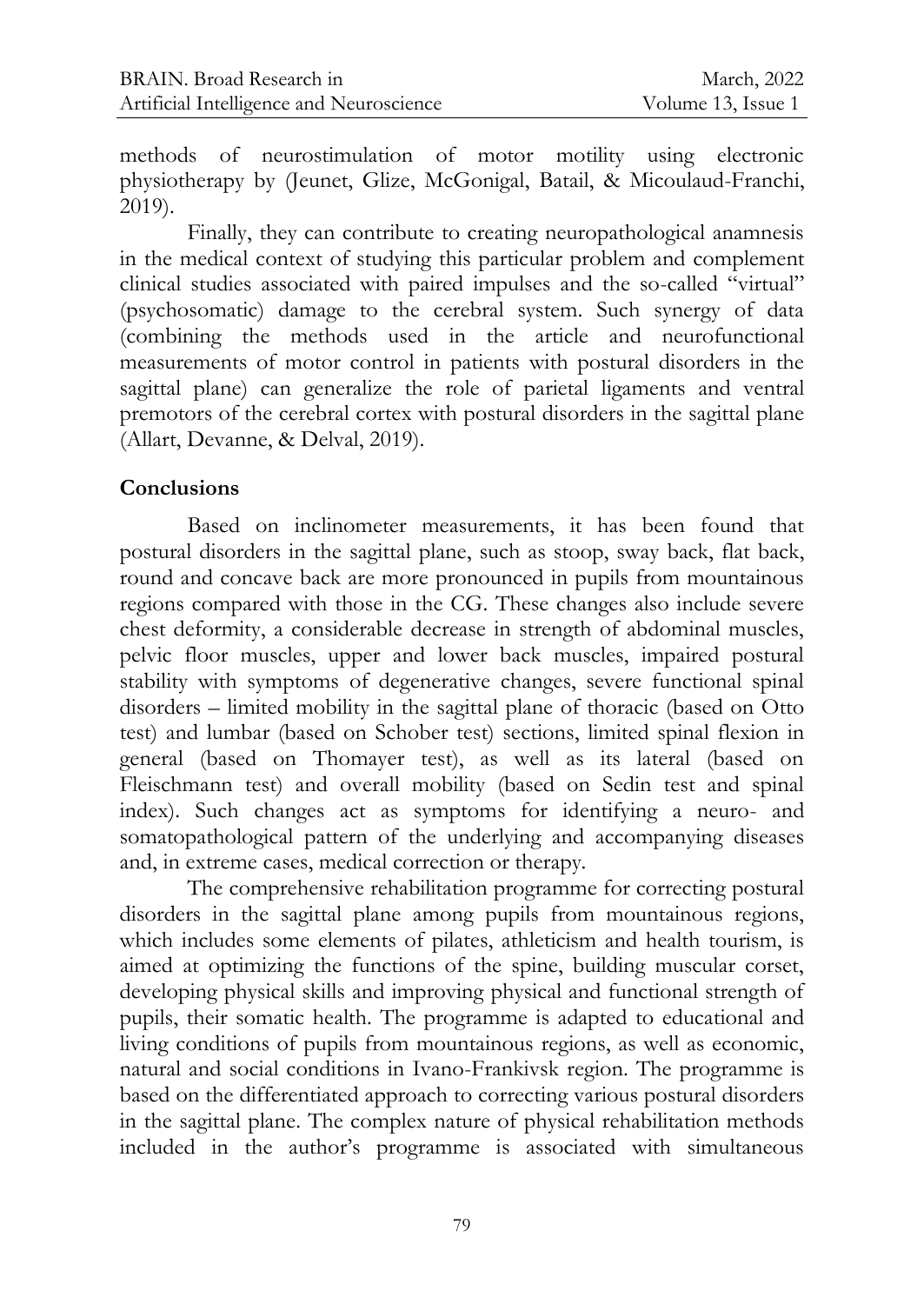influence on three components of the human nature, namely, physical, mental and social ones, which takes into account the neurophysiological profile of each individual.

Based on the comparison of the groups of pupils with different postural disorders, it has been proved that the author's programme has a differential influence on individual indicators of physical development (body weight, BMI, chest circumference, chest excursion), functional (Shtange test) and physical strength (flexibility and strength indicators test). One can observe the most pronounced optimization of these indicators among pupils with a stoop, sway back, round and concave back. The reliable differences between the above-mentioned groups of pupils and those pupils with flat back have been determined. The results of the tests for identifying the functional state of the spine indicate that the author's programme has a differential influence on the mobility of individual sections of the spine (Otto, Schober tests) and its overall mobility (Sedin, Thomayer tests, spinal index). Pupils who suffer from round and concave back, stoop and sway back have managed to make more progress in improving the functional state of the spine compared to their peers, who suffer from flat back.

So, the conducted studies on the effectiveness of the programme for correcting postural disorders in the sagittal plane involving a sufficient number of adolescents aged between 15 and 17 from mountainous regions in the Carpathians have turned out to be rather successful. Therefore, they can serve as the basis for the practical application of this programme, which ensures multi-aspect influence on the body.

The prospects for further researches consist in developing comprehensive programmes on inclinometer physical rehabilitation aimed at preventing and correcting various posture violations among pupils of different age groups adapted for mountainous conditions, as well as schools located in plain regions. The obtained data also show a direct correlation with neurophysiological and neuropsychological features of individuals with postural disorders in the sagittal plane. It is confirmed by the analysis of international neurophysiological discourse. Besides, it requires further research at the cross-section of correctional pedagogy, medicine and neuroscience.

#### **References**

Adamec, I., Juren, S., Meaški, M., Skorić, K., Jažić, K., Crnošija, L. … Habek, M. (2020). Persistent postural-perceptual dizziness: clinical and neurophysiological study. *Journal of Clinical Neuroscience*, 72, 26-30. <https://pubmed.ncbi.nlm.nih.gov/31948878/>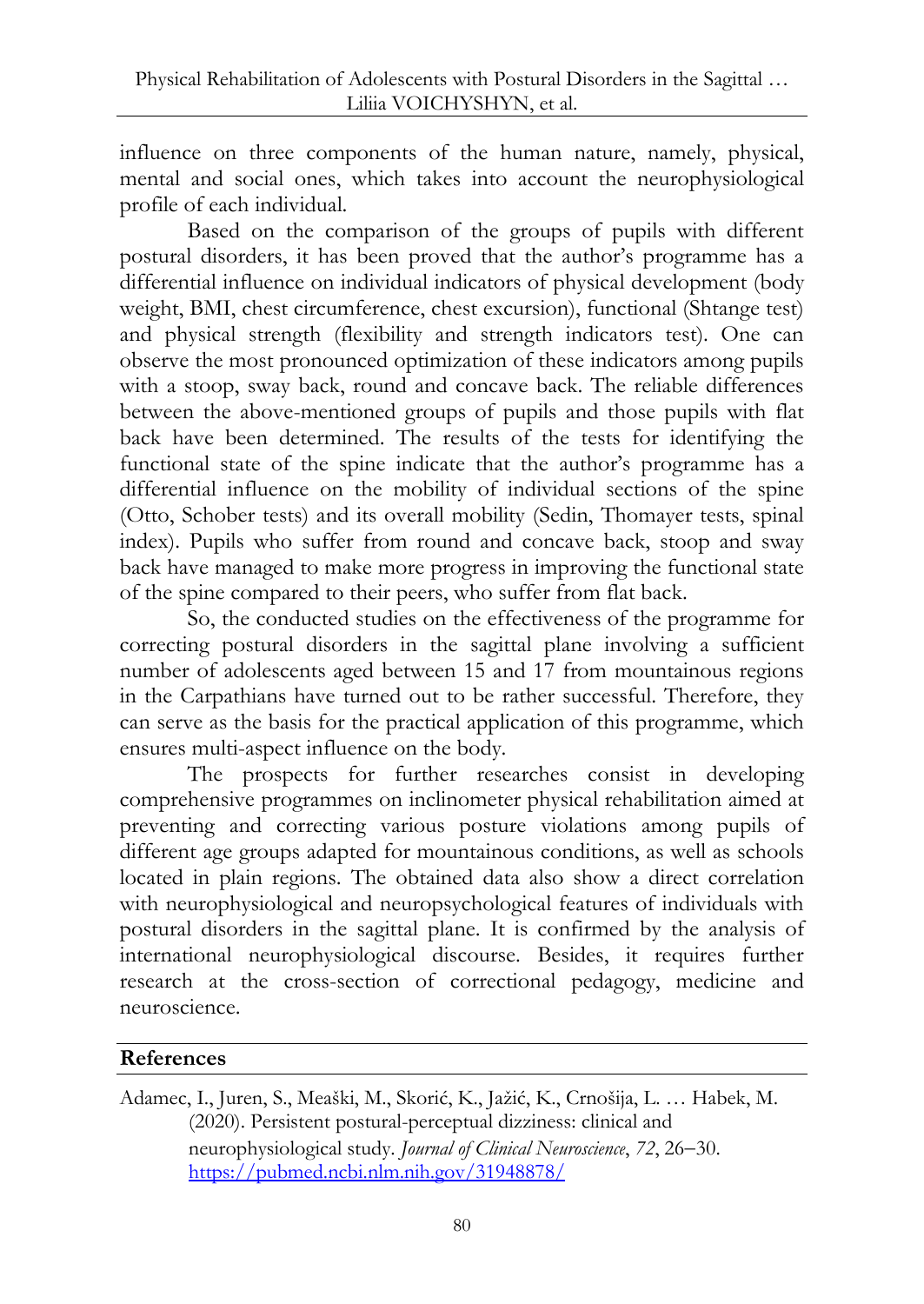- Allart, E., Devanne, H., & Delval, A. (2019). Contribution of transcranial magnetic stimulation in assessing parietofrontal connectivity during gesture production in healthy individuals and brain-injured patients. *Neurophysiologie Clinique, 49(2), 115–123.<https://pubmed.ncbi.nlm.nih.gov/30600138/>*
- Aloshyna, A., Aloshyn, A., & Petrovych, V. (2009). Vykorystannia biomekhanichnykh tekhnolohii u diahnostytsi ta profilaktytsi porushen postavy shkoliariv [Using biomechanical technologies in diagnosing and preventing posture violations among schoolchildren]. *The Collection of Scientific Works of Lesia Ukrainka Volynskyi National University, 4*, 3–6. <https://sport.eenu.edu.ua/index.php/sport/article/view/1243/1222>
- Amosov, N. M., & Bendet, Ya. A. (1989). *Fizicheskaia aktivnost i serdtse* [Physical activity and heart]. Health. <https://www.booksite.ru/fulltext/fizaktivn/index.html>

Apanasenko, G. L. (2005). *Izbrannye stati o zdorove* [Selected articles on health]. Zdorovia. [http://irbis.vnmu.edu.ua/cgi](http://irbis.vnmu.edu.ua/cgi-bin/irbis64r_15/cgiirbis_64.exe?LNG=&C21COM=S&I21DBN=BOOK&P21DBN=BOOK&S21FMT=fullwebr&S21ALL=%28%3C%2E%3EA%3D%D0%90%D0%BF%D0%B0%D0%BD%D0%B0%D1%81%D0%B5%D0%BD%D0%BA%D0%BE%2C%20%D0%93%2E%20%D0%9B%2E%24%3C%2E%3E%29&Z21ID=&S21SRW=GOD&S21SRD=&S21STN=1&S21REF=5&S21CNR=10)[bin/irbis64r\\_15/cgiirbis\\_64.exe?LNG=&C21COM=S&I21DBN=BOOK](http://irbis.vnmu.edu.ua/cgi-bin/irbis64r_15/cgiirbis_64.exe?LNG=&C21COM=S&I21DBN=BOOK&P21DBN=BOOK&S21FMT=fullwebr&S21ALL=%28%3C%2E%3EA%3D%D0%90%D0%BF%D0%B0%D0%BD%D0%B0%D1%81%D0%B5%D0%BD%D0%BA%D0%BE%2C%20%D0%93%2E%20%D0%9B%2E%24%3C%2E%3E%29&Z21ID=&S21SRW=GOD&S21SRD=&S21STN=1&S21REF=5&S21CNR=10) [&P21DBN=BOOK&S21FMT=fullwebr&S21ALL=%28%3C%2E%3EA](http://irbis.vnmu.edu.ua/cgi-bin/irbis64r_15/cgiirbis_64.exe?LNG=&C21COM=S&I21DBN=BOOK&P21DBN=BOOK&S21FMT=fullwebr&S21ALL=%28%3C%2E%3EA%3D%D0%90%D0%BF%D0%B0%D0%BD%D0%B0%D1%81%D0%B5%D0%BD%D0%BA%D0%BE%2C%20%D0%93%2E%20%D0%9B%2E%24%3C%2E%3E%29&Z21ID=&S21SRW=GOD&S21SRD=&S21STN=1&S21REF=5&S21CNR=10) [%3D%D0%90%D0%BF%D0%B0%D0%BD%D0%B0%D1%81%D0%](http://irbis.vnmu.edu.ua/cgi-bin/irbis64r_15/cgiirbis_64.exe?LNG=&C21COM=S&I21DBN=BOOK&P21DBN=BOOK&S21FMT=fullwebr&S21ALL=%28%3C%2E%3EA%3D%D0%90%D0%BF%D0%B0%D0%BD%D0%B0%D1%81%D0%B5%D0%BD%D0%BA%D0%BE%2C%20%D0%93%2E%20%D0%9B%2E%24%3C%2E%3E%29&Z21ID=&S21SRW=GOD&S21SRD=&S21STN=1&S21REF=5&S21CNR=10) [B5%D0%BD%D0%BA%D0%BE%2C%20%D0%93%2E%20%D0%9B](http://irbis.vnmu.edu.ua/cgi-bin/irbis64r_15/cgiirbis_64.exe?LNG=&C21COM=S&I21DBN=BOOK&P21DBN=BOOK&S21FMT=fullwebr&S21ALL=%28%3C%2E%3EA%3D%D0%90%D0%BF%D0%B0%D0%BD%D0%B0%D1%81%D0%B5%D0%BD%D0%BA%D0%BE%2C%20%D0%93%2E%20%D0%9B%2E%24%3C%2E%3E%29&Z21ID=&S21SRW=GOD&S21SRD=&S21STN=1&S21REF=5&S21CNR=10) [%2E%24%3C%2E%3E%29&Z21ID=&S21SRW=GOD&S21SRD=&S2](http://irbis.vnmu.edu.ua/cgi-bin/irbis64r_15/cgiirbis_64.exe?LNG=&C21COM=S&I21DBN=BOOK&P21DBN=BOOK&S21FMT=fullwebr&S21ALL=%28%3C%2E%3EA%3D%D0%90%D0%BF%D0%B0%D0%BD%D0%B0%D1%81%D0%B5%D0%BD%D0%BA%D0%BE%2C%20%D0%93%2E%20%D0%9B%2E%24%3C%2E%3E%29&Z21ID=&S21SRW=GOD&S21SRD=&S21STN=1&S21REF=5&S21CNR=10) [1STN=1&S21REF=5&S21CNR=10](http://irbis.vnmu.edu.ua/cgi-bin/irbis64r_15/cgiirbis_64.exe?LNG=&C21COM=S&I21DBN=BOOK&P21DBN=BOOK&S21FMT=fullwebr&S21ALL=%28%3C%2E%3EA%3D%D0%90%D0%BF%D0%B0%D0%BD%D0%B0%D1%81%D0%B5%D0%BD%D0%BA%D0%BE%2C%20%D0%93%2E%20%D0%9B%2E%24%3C%2E%3E%29&Z21ID=&S21SRW=GOD&S21SRD=&S21STN=1&S21REF=5&S21CNR=10)

- Apanasenko, G. L., & Popova, L. A. (1998). *Meditsinskaia valeologiia* [Medical valeology]. Zdorovia. [https://www.books.ru/books/meditsinskaya](https://www.books.ru/books/meditsinskaya-valeologiya-6373/)[valeologiya-6373/](https://www.books.ru/books/meditsinskaya-valeologiya-6373/)
- Batrshin, I. T., Sadovoy, M. V., Mikhaylovskiy, & Sadovaya, T. N. (2006). Sovremennye printsipy dispanserizatsii detei s deformatsiiami pozvonochnika v otdalennykh regionakh strany [Modern principles of clinical examination of children with spinal deformities in remote regions of the country]. *Spine Surgery, 4*, 70–74. <https://www.spinesurgery.ru/jour/article/view/1181>
- Behas, L., Maksymchuk, B., Babii, I., Tsymbal-Slatvinska, S., Golub, N., Golub, V. … Maksymchuk, I. (2019). The influence of tempo rhythmic organization of speech during gaming and theatrical activities on correction of stammering in children. *Journal of Physical Education and Sport, 19(4)*, 13331340. [https://search.proquest.com/openview/](https://search.proquest.com/openview/%0b6f1b28be0b5c628046c88f43c029b8ae/1?pq-origsite=gscholar&cbl=1006394) [6f1b28be0b5c628046c88f43c029b8ae/1?pq](https://search.proquest.com/openview/%0b6f1b28be0b5c628046c88f43c029b8ae/1?pq-origsite=gscholar&cbl=1006394)[origsite=gscholar&cbl=1006394](https://search.proquest.com/openview/%0b6f1b28be0b5c628046c88f43c029b8ae/1?pq-origsite=gscholar&cbl=1006394)
- Bezliudnyi, O., Kravchenko, O., Maksymchuk, B., Mishchenko, M., & Maksymchuk, I. (2019). Psycho-correction of burnout syndrome in sports educators. *Journal of Physical Education and Sport, 19(3)*, 1585–1590. [https://search.proquest.com/openview/b46af7bc5f0886d93e0a068b7e712](https://search.proquest.com/openview/b46af7bc5f0886d93e0a068b7e712cf5/1?pq-origsite=gscholar&cbl=1006394#:~:text=The%20programme%20of%20burnout%20syndrome,and%20increasing%20their%20emotional%20stability)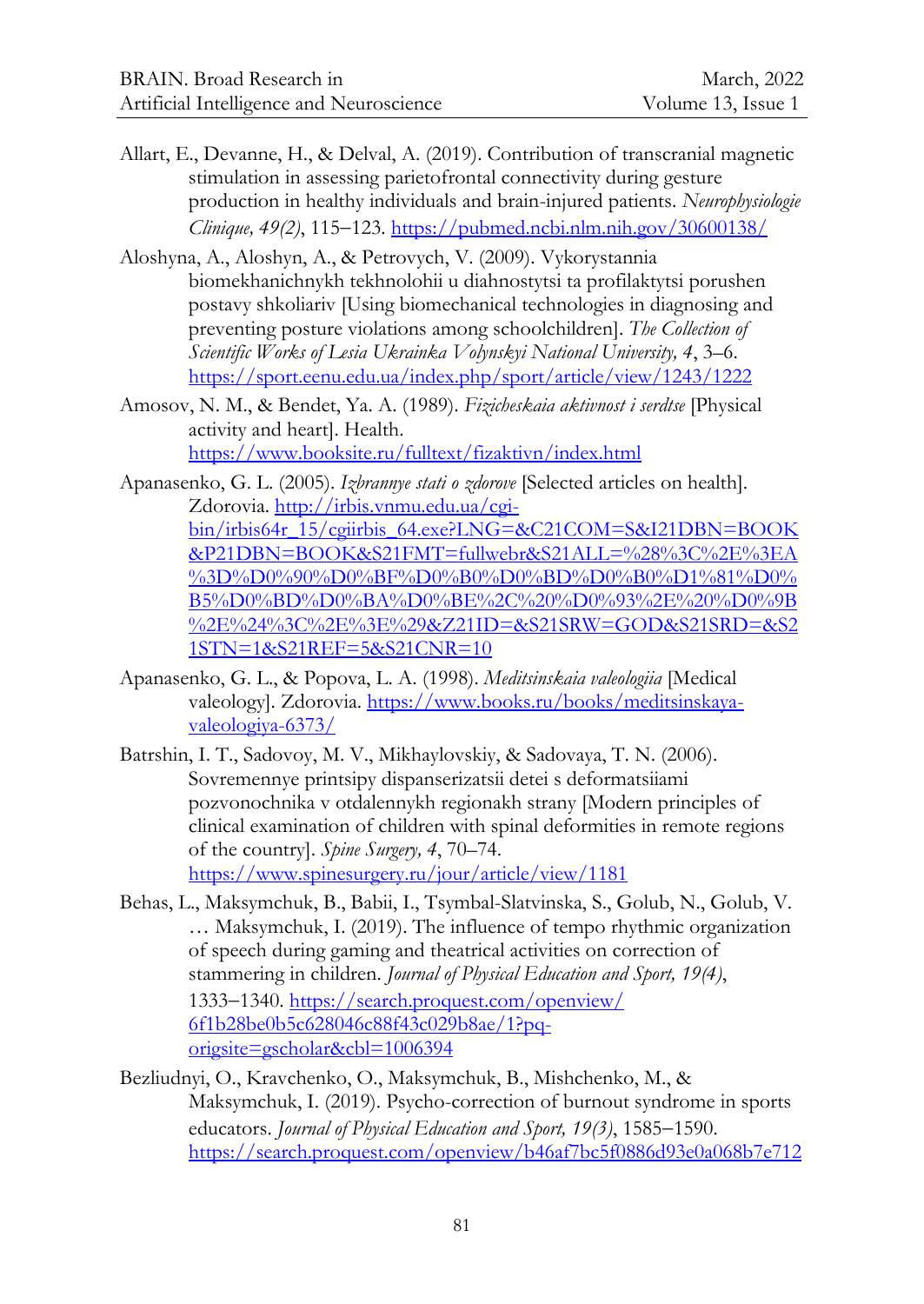[cf5/1?pq-origsite=gscholar&cbl=1006394#:~:text=The%20programme%](https://search.proquest.com/openview/b46af7bc5f0886d93e0a068b7e712cf5/1?pq-origsite=gscholar&cbl=1006394#:~:text=The%20programme%20of%20burnout%20syndrome,and%20increasing%20their%20emotional%20stability) [20of%20burnout%20syndrome,and%20increasing%20their%20emotional](https://search.proquest.com/openview/b46af7bc5f0886d93e0a068b7e712cf5/1?pq-origsite=gscholar&cbl=1006394#:~:text=The%20programme%20of%20burnout%20syndrome,and%20increasing%20their%20emotional%20stability) [%20stability.](https://search.proquest.com/openview/b46af7bc5f0886d93e0a068b7e712cf5/1?pq-origsite=gscholar&cbl=1006394#:~:text=The%20programme%20of%20burnout%20syndrome,and%20increasing%20their%20emotional%20stability)

- Boichuk, T., Holubieva, M., Levandovskyi, O., & Voichyshyn, L. (2010). *Osnovy diahnostychnykh doslidzhen u fizychnii reabilitatsii*. [The fundamentals of diagnostic research in physical rehabilitation]. ZUKTS. [http://lib.khnu.km.ua/fond/NOV/new\\_11\\_2011/442055.htm](http://lib.khnu.km.ua/fond/NOV/new_11_2011/442055.htm)
- Boichuk, T. V., & Voichyshyn, L. I. (2012). Rezultaty inklinometrychnoho obstezhennia uchniv hirskykh shkil z porushenniamy postavy u sagitalnii ploshchyni pislia tryvaloho zastosuvannia prohramy korektsii porushen postavy [Results of inclinometer measurements of pupils with posture violations in the sagittal plane from mountainous regions after prolonged participation in the programme for correcting posture violations]. *Young Sports Science of Ukraine, 3*, 42–46. <http://repository.ldufk.edu.ua/handle/34606048/1276>
- Byvalkevych, L., & Yefremova, O., & Hryshchenko, S. (2020). Developing technical creativity in future engineering educators. *Revista Romaneasca pentru Educatie Multidimensionala*, *12(1)*, 162175. [http://lumenpublishing.com/journals/index.php/rrem/article/v](http://lumenpublishing.com/journals/index.php/rrem/article/view/2398/pdf) [iew/2398/pdf](http://lumenpublishing.com/journals/index.php/rrem/article/view/2398/pdf)
- Calmels, C. (2019). Beyond Jeannerod's motor simulation theory: an approach for improving post-traumatic motor rehabilitation. *Neurophysiologie Clinique*, *49(2)*, 99–107. [https://www.sciencedirect.com/science/article/abs/pii/](https://www.sciencedirect.com/science/article/abs/pii/%0bS0987705318302399) [S0987705318302399](https://www.sciencedirect.com/science/article/abs/pii/%0bS0987705318302399)
- [Cutsforth-Gregory,](https://www.sciencedirect.com/science/article/pii/B9780444641427000667#!) J. K., & [Sandroni,](https://www.sciencedirect.com/science/article/pii/B9780444641427000667#!) P. (2019). Chapter 29 Clinical neurophysiology of postural tachycardia syndrome. *Handbook of Clinical Neurology, 161*, 429445. [https://www.sciencedirect.com/science/article/](https://www.sciencedirect.com/science/article/%0bpii/B9780444641427000667) [pii/B9780444641427000667#!](https://www.sciencedirect.com/science/article/%0bpii/B9780444641427000667)
- Doroshenko, V. V. (2009). Efektyvnist vykorystannia zasobiv fizychnoi reabilitatsii dlia shkoliariv 10-11 rokiv z porushenniamy postavy v umovakh navchalnoho zakladu [Effectiveness of using physical rehabilitation facilities for schoolchildren aged between 10 and 11 with posture violations within an educational institution]. *The Bulletin of Zaporizhzhia National University, 2,* 29–35.
- Dubchuk, O. (2011). Orhanizatsiia zaniat fizychnoho vykhovannia v hrupakh fizychnoi reabilitatsii pry porushenniakh postavy v studentiv iz zastosuvanniam kallanetyky [Organizing physical education classes in groups of physical rehabilitation in case of pupils' posture violations due to callanetics]. *Physical Education, Sports and Health Culture in Modern Society: the Collection of Scientific Works of Lesia Ukrainka Volynskyi National University, 1(13)*, 65–68. [http://nbuv.gov.ua/UJRN/Fvs\\_2011\\_1\\_19](http://nbuv.gov.ua/UJRN/Fvs_2011_1_19)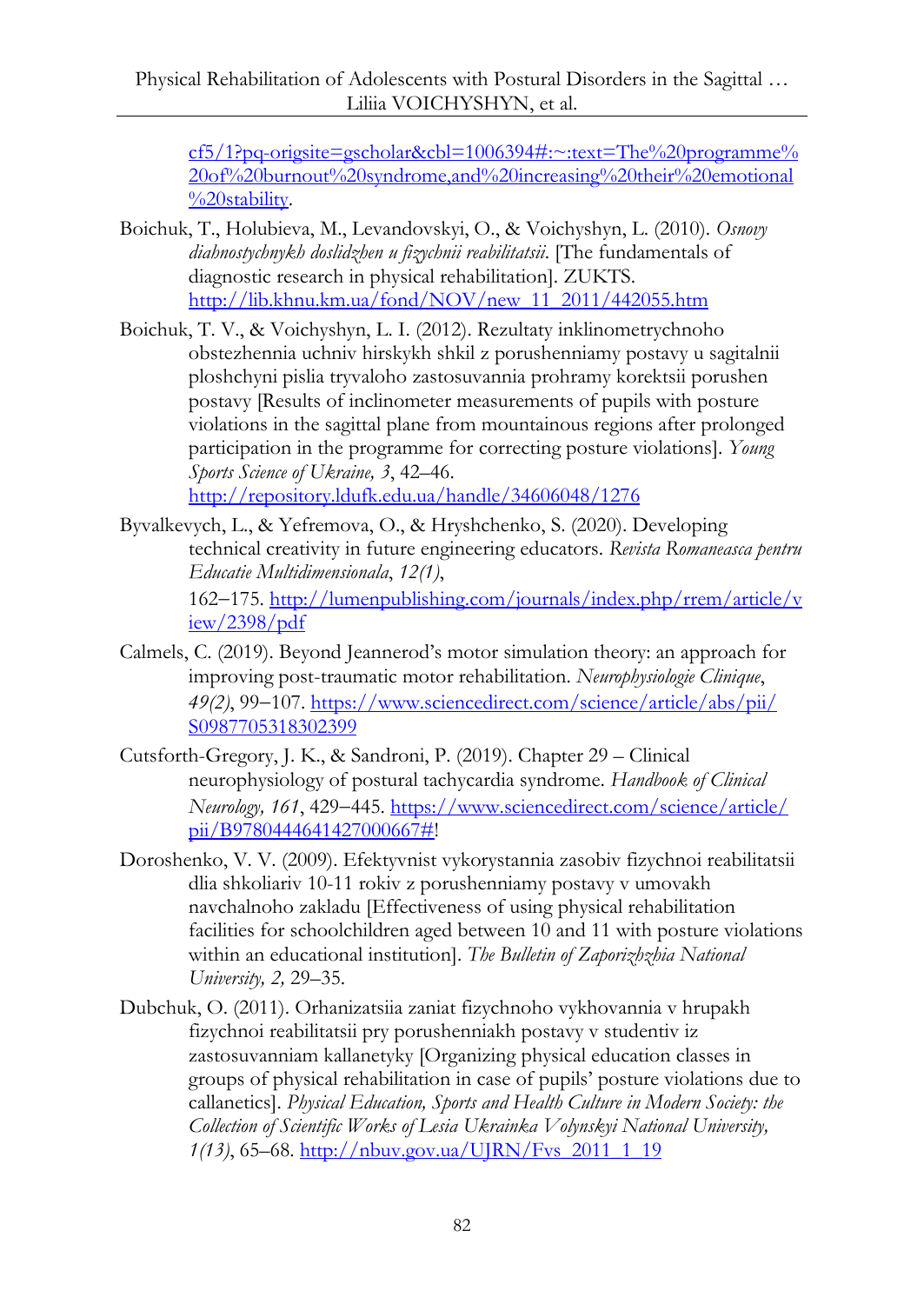- Epifanov, V. A., & Epifanov, A. V. (2008). *Vosstanovitelnoe lechenie pri zabolevaniiakh i povrezhdeniiakh pozvonochnika* [Restorative treatment for spinal diseases and injuries]. MEDpress-inform. <https://www.mmbook.ru/catalog/newrologija/neurologyo/102901-detail>
- Falameeva, O. V. (2009). Scientific principles of preventing osteoporosis in children, adolescents and youth at the population level. *The International Endocrinology Journal, 1(19)*, 56–67. <https://elibrary.ru/item.asp?id=15871047>
- Filak, Ya. (2009). Prystrii dlia diahnostyky stanu khrebta pry porushenniakh postavy [Device for diagnosing spine in case of posture violations]. *The Bulletin of Taras Shevchenko Chernihiv State Pedagogical University, 64*, 530–532. [http://uapatents.com/4-90815-pristrijj-dlya-diagnostiki-stanu-khrebta-pri](http://uapatents.com/4-90815-pristrijj-dlya-diagnostiki-stanu-khrebta-pri-porushennyakh-postavi.html)[porushennyakh-postavi.html](http://uapatents.com/4-90815-pristrijj-dlya-diagnostiki-stanu-khrebta-pri-porushennyakh-postavi.html)
- Furman, Yu. M. (1994). *Fiziologiia ozdorovitelnogo bega* [Physiology of recreational running]. Zdorovia. [https://rusneb.ru/catalog/004191\\_000025\\_DONPB-](https://rusneb.ru/catalog/004191_000025_DONPB-DGPB%7C%7C%7CRETRO5%7C%7C%7C0000000859/)[DGPB%7C%7C%7CRETRO5%7C%7C%7C0000000859/](https://rusneb.ru/catalog/004191_000025_DONPB-DGPB%7C%7C%7CRETRO5%7C%7C%7C0000000859/)
- Gerasymova, I., Maksymchuk, B., Bilozerova, M., Chernetska, Yu., Matviichuk, T., Solovyov, V., & Maksymchuk, I. (2019). Forming professional mobility in future agricultural specialists: the sociohistorical context. *Revista Romaneasca pentru Educatie Multidimensionala, 11(4), 345–361.* http://repository.ldufk.edu.ua/handle/34606048/23903
- Halaidiuk, M., Maksymchuk, B., Khurtenko, O., Zuma, I., Korytko, Z., Andrieieva, R. … Maksymchuk, I. (2018). Teaching approaches in extracurricular physical activities for 12-14-year-old pupils under environmentally unfavourable conditions. *Journal of Physical Education and Sport, 18(4)*, 2284– 2291. https://www.researchgate.net/publication/330656993\_Teaching [approaches\\_in\\_extracurricular\\_physical\\_activities\\_for\\_12-14-year](https://www.researchgate.net/publication/330656993_Teaching_%0bapproaches_in_extracurricular_physical_activities_for_12-14-year-old_pupils_under_environmentally_unfavourable_conditions)[old\\_pupils\\_under\\_environmentally\\_unfavourable\\_conditions](https://www.researchgate.net/publication/330656993_Teaching_%0bapproaches_in_extracurricular_physical_activities_for_12-14-year-old_pupils_under_environmentally_unfavourable_conditions)
- Hrytsuliak, B., Hrytsuliak, V., & Bohachuk, S. (2007). Osoblyvosti demohrafichnoi sytuatsii ta stan zobnoi endemii v uchniv hirskykh shkil Rakhivskoho raionu Zakarpatskoi oblasti [Features of demographic situation and state of endemiс goitre in pupils from Rakhiv schools in Zakarpatska region]. *School in Mountainous Region of the Ukrainian Carpathians, 2(3)*, 113–117. [http://www.e-](http://www.e-catalog.name/x/x/x?LNG=&C21COM=S&I21DBN=IOUNB&P21DBN=IOUNB&S21FMT=&S21ALL=(%3C.%3EK%3D%D0%93%D0%86%D0%A0%D0%A1%D0%AC%D0%9A%D0%90%20%D0%A8%D0%9A.,%20%D0%9E%D0%A1%D0%92%D0%86%D0%A2%D0%90%20%D0%A1%D0%95%D0%A0%D0%95%D0%94%D0%9D%D0%AF.$%3C.%3E)&Z21ID=&S21SRW=AVHEAD&S21SRD=&S21STN=1&S21REF=&S21CNR=20)

```
catalog.name/x/x/x?LNG=&C21COM=S&I21DBN=IOUNB&P21DB
N=IOUNB&S21FMT=&S21ALL=(%3C.%3EK%3D%D0%93%D0%86
%D0%A0%D0%A1%D0%AC%D0%9A%D0%90%20%D0%A8%D0%
9A.,%20%D0%9E%D0%A1%D0%92%D0%86%D0%A2%D0%90%20
%D0%A1%D0%95%D0%A0%D0%95%D0%94%D0%9D%D0%AF.$
%3C.%3E)&Z21ID=&S21SRW=AVHEAD&S21SRD=&S21STN=1&S2
1REF=&S21CNR=20
```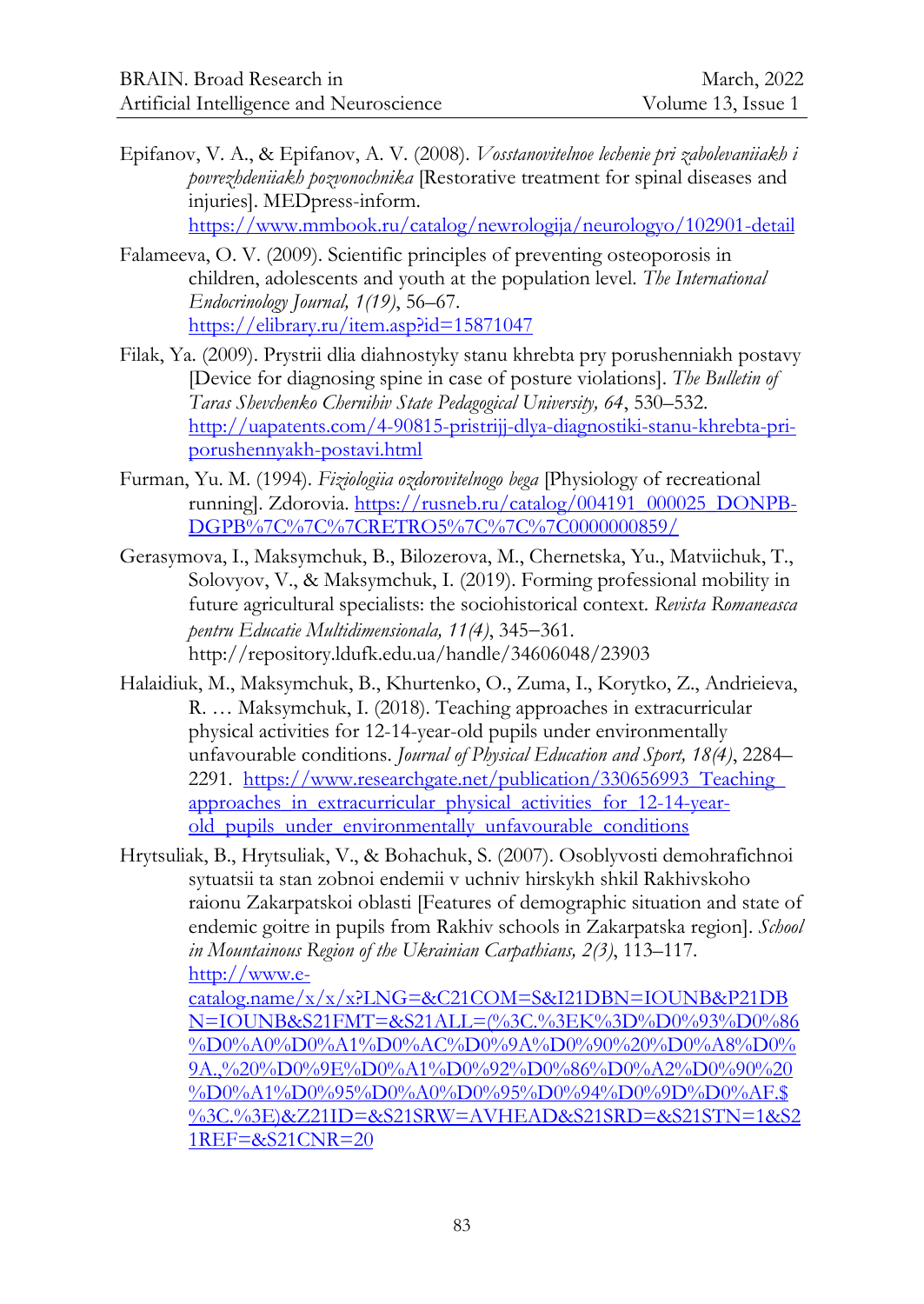- Hulbani, R. Sh., & Kosa, A. O. (2010). Korektsiia postavy studentiv 18-19 rokiv shliakhom zmitsnennia «m'iazovoho korsetu» [Correcting posture of pupils aged between 18 and 19 by strengthening muscular corset]. *Pedagogy, Psychology and Medical and Biological Problems of Physical Education and Sports, 5*, 40–42. [https://www.sportpedagogy.org.ua/html/journal/2010-](https://www.sportpedagogy.org.ua/html/journal/2010-05/10grsmsf.pdf) [05/10grsmsf.pdf](https://www.sportpedagogy.org.ua/html/journal/2010-05/10grsmsf.pdf)
- Jeunet, C., Glize, B., McGonigal, A., Batail, J. M., & Micoulaud-Franchi, J. A. (2019). Using EEG-based brain computer interface and neurofeedback targeting sensorimotor rhythms to improve motor skills: theoretical background, applications and prospects. *Neurophysiologie Clinique, 49(2),*  125136.<https://pubmed.ncbi.nlm.nih.gov/30414824/>
- Kaletnik, G. M., Zabolotnyi, G. M., & Kozlovskyi, S. V. (2011). Innovative models of strategic management economic potential within contemporary economic systems. *Actual Problems of Economics*, 4(118), 3-11. <http://socrates.vsau.org/repository/card.php?lang=uk&id=24702>
- Kashuba, V. A. (2002). *Byomekhanyka osanky* [The biomechanics of the posture]. Scientific World. <https://www.twirpx.com/file/2605226/>
- Kashuba, V., & Zharova, I. (2006). Vplyv zasobiv fizychnoi reabilitatsii na pokaznyky stiikosti tila osib z ortopedychnoiu patolohiieiu [Influence of physical rehabilitation on endurance indicators in individuals with orthopaedic pathologies]. *Theory and Methodology of Physical Education and Sports, 2,* 46–50. <http://reposit.uni-sport.edu.ua/handle/787878787/2838>
- Khabirov, F. A. (2001). *Klinicheskaia nevrologiia pozvonochnika* [Clinical neurology of spine]. Meditsina. <https://www.twirpx.com/file/237891/>
- Kolisnyk, P. F. (2002). Alhorytm likuvannia vertebrohennykh zakhvoriuvan vnutrishnikh orhaniv ta system [Algorithm for treating vertebrogenic diseases of internal organs and systems]. *Galician Doctor Bulletin, 1*, 52–54. [http://www.irbis-nbuv.gov.ua/cgi](http://www.irbis-nbuv.gov.ua/cgi-bin/irbis_nbuv/cgiirbis_64.exe?C21COM=S&I21DBN=REF&P21DBN=&S21FMT=JwU_B&S21ALL=%28%3C.%3EU%3D%D0%A0458.195.5$%3C.%3E%29&Z21ID=&S21SRW=dz&S21SRD=&S21STN=1&S21REF=10&S21CNR=20)[bin/irbis\\_nbuv/cgiirbis\\_64.exe?C21COM=S&I21DBN=REF&P21DBN=](http://www.irbis-nbuv.gov.ua/cgi-bin/irbis_nbuv/cgiirbis_64.exe?C21COM=S&I21DBN=REF&P21DBN=&S21FMT=JwU_B&S21ALL=%28%3C.%3EU%3D%D0%A0458.195.5$%3C.%3E%29&Z21ID=&S21SRW=dz&S21SRD=&S21STN=1&S21REF=10&S21CNR=20) [&S21FMT=JwU\\_B&S21ALL=%28%3C.%3EU%3D%D0%A0458.195.5\\$](http://www.irbis-nbuv.gov.ua/cgi-bin/irbis_nbuv/cgiirbis_64.exe?C21COM=S&I21DBN=REF&P21DBN=&S21FMT=JwU_B&S21ALL=%28%3C.%3EU%3D%D0%A0458.195.5$%3C.%3E%29&Z21ID=&S21SRW=dz&S21SRD=&S21STN=1&S21REF=10&S21CNR=20) [%3C.%3E%29&Z21ID=&S21SRW=dz&S21SRD=&S21STN=1&S21RE](http://www.irbis-nbuv.gov.ua/cgi-bin/irbis_nbuv/cgiirbis_64.exe?C21COM=S&I21DBN=REF&P21DBN=&S21FMT=JwU_B&S21ALL=%28%3C.%3EU%3D%D0%A0458.195.5$%3C.%3E%29&Z21ID=&S21SRW=dz&S21SRD=&S21STN=1&S21REF=10&S21CNR=20) [F=10&S21CNR=20](http://www.irbis-nbuv.gov.ua/cgi-bin/irbis_nbuv/cgiirbis_64.exe?C21COM=S&I21DBN=REF&P21DBN=&S21FMT=JwU_B&S21ALL=%28%3C.%3EU%3D%D0%A0458.195.5$%3C.%3E%29&Z21ID=&S21SRW=dz&S21SRD=&S21STN=1&S21REF=10&S21CNR=20)
- Koziuk, V., Hayda, Y., Dluhopolskyi, O, & Kozlovskyi, S. (2020). Ecological performance: ethnic fragmentation versus governance quality and sustainable development. *Problemy ekorozwoju – Problems of sustainable development, 15(1)*, 5364.<http://ekorozwoj.pol.lublin.pl/no29/h.pdf>
- Kozlovskyi, S. V. (2010). Economic policy as a basic element for the mechanism of managing development factors in contemporary economic systems. *Actual Problems of Economics, 1(103)*, 13–20. [https://www.researchgate.net/publication/293721347\\_Economic\\_policy\\_](https://www.researchgate.net/publication/293721347_Economic_policy_as_a_basic_element_for_mechanism_of_managing_development_factors_in_contemporary_economic_systems)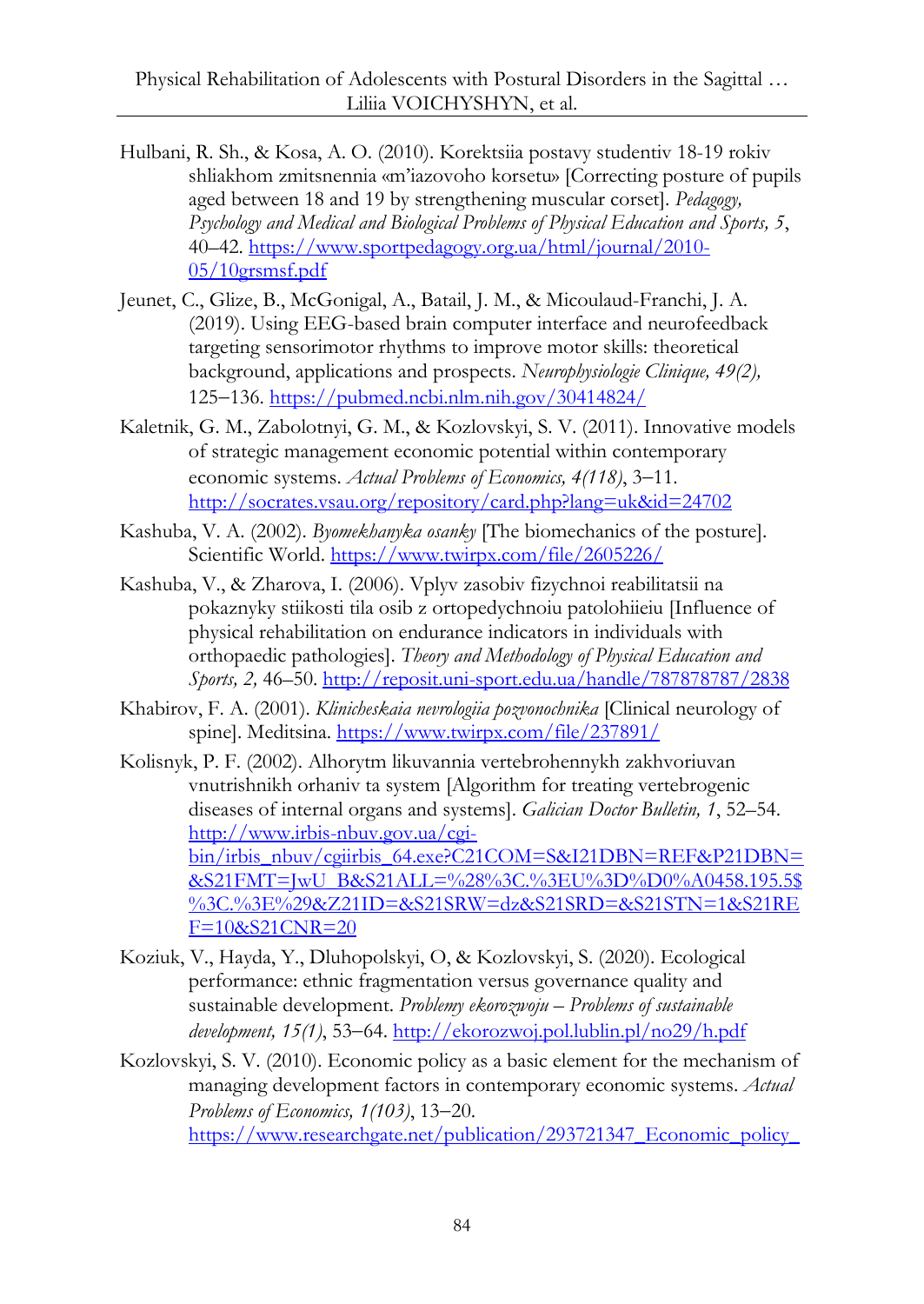as a basic element for mechanism of managing development factors i [n\\_contemporary\\_economic\\_systems](https://www.researchgate.net/publication/293721347_Economic_policy_as_a_basic_element_for_mechanism_of_managing_development_factors_in_contemporary_economic_systems)

- Krutsevych, T. Yu., Vorobiov, M. I., & Bezverkhnia, H. V. (2011). *Kontrol u fizychnomu vykhovanni ditei, pidlitkiv i molodi* [Control in physical education of children, adolescents and young people]. Olympic Literature. <http://reposit.uni-sport.edu.ua/handle/787878787/1171>
- Lazareva, E. B. (2012). Metodicheskie osobennosti fizicheskoi reabilitatsii bolnykh s krugloi spinoi pri khirurgicheskom lechenii vertebrogennoi patologii [Methodical features of physical rehabilitation for patients with a sway back in case of surgical treatment of vertebrogenic pathology]. *Physical Education of Pupils, 2*, 50–54. [https://www.sportedu.org.ua/html/journal/2012-](https://www.sportedu.org.ua/html/journal/2012-N2/html-ru/12lobpwk.html) [N2/html-ru/12lobpwk.html](https://www.sportedu.org.ua/html/journal/2012-N2/html-ru/12lobpwk.html)
- Lynets, M. M. (1997). *Osnovy metodyky rozvytku rukhovykh yakostei* [The fundamentals of the methodology for developing kinetic skills]. Stabur. <http://repository.ldufk.edu.ua/handle/34606048/7237>
- Maksymchuk, I., Maksymchuk, B., Frytsiuk, V., Matviichuk, T., Demchenko, I., Babii, I. … Savchuk, I. (2018). Developing pedagogical mastery of future physical education teachers in higher education institutions. *Journal of Physical Education and Sport, 18(2)*, 810–815. <http://repository.ldufk.edu.ua/handle/34606048/11806?mode=full>
- Makoviichuk, O., Shulha, A., Shestobuz, O., Pits, I., Prokop, I., & Byhar, H. (2020). Training future primary school teachers in the context of developing constructive skills in younger pupils. *Revista Romaneasca pentru Educatie Multidimensionala, 12, 1(1), 232-250.* <https://www.ceeol.com/search/article-detail?id=843076>
- Melnyk, N., Bidyuk, N., Kalenskyi, A., Maksymchuk. B., Bakhmat, N., Matviienko, O. … Maksymchuk, I. (2019). Models and organizational characteristics of preschool teachers' professional training in some EU countries and Ukraine. *Zbornik Instituta za pedagoska istrazivanja, 51(1)*, 46–93. [http://www.doiserbia.nb.rs/Article.aspx?id=0579-](http://www.doiserbia.nb.rs/Article.aspx?id=0579-64311901046M#.X32Xz5MzYzU) [64311901046M#.X32Xz5MzYzU](http://www.doiserbia.nb.rs/Article.aspx?id=0579-64311901046M#.X32Xz5MzYzU)
- Miliukova, I. V., & Evdokimova, T. A. (2003). *Lechebnaia gimnastika pri narusheniiakh osanki u detei* [Exercise therapy in case of posture disorders in children]. Exmo. <https://www.labirint.ru/books/129676/>
- Mykolaiskyi, M. (2006). Osoblyvosti fizychnoho rozvytku silskykh uchniv hirskoi shkoly Ukrainskykh Karpat [Features of physical development of rural pupils from mountainous regions in the Ukrainian Carpathians]. *School in Mountainous Region of the Ukrainian Carpathians, 1*, 110–114. <http://lib.pnu.edu.ua/files/Visniki/gsh11.pdf>
- Petrovych, V., Aloshyna, A., & Bychuk, O. (2007). Somatychna korektsiia sahitalnoho profiliu postavy zasobamy fitbol-himnastyky [Somatic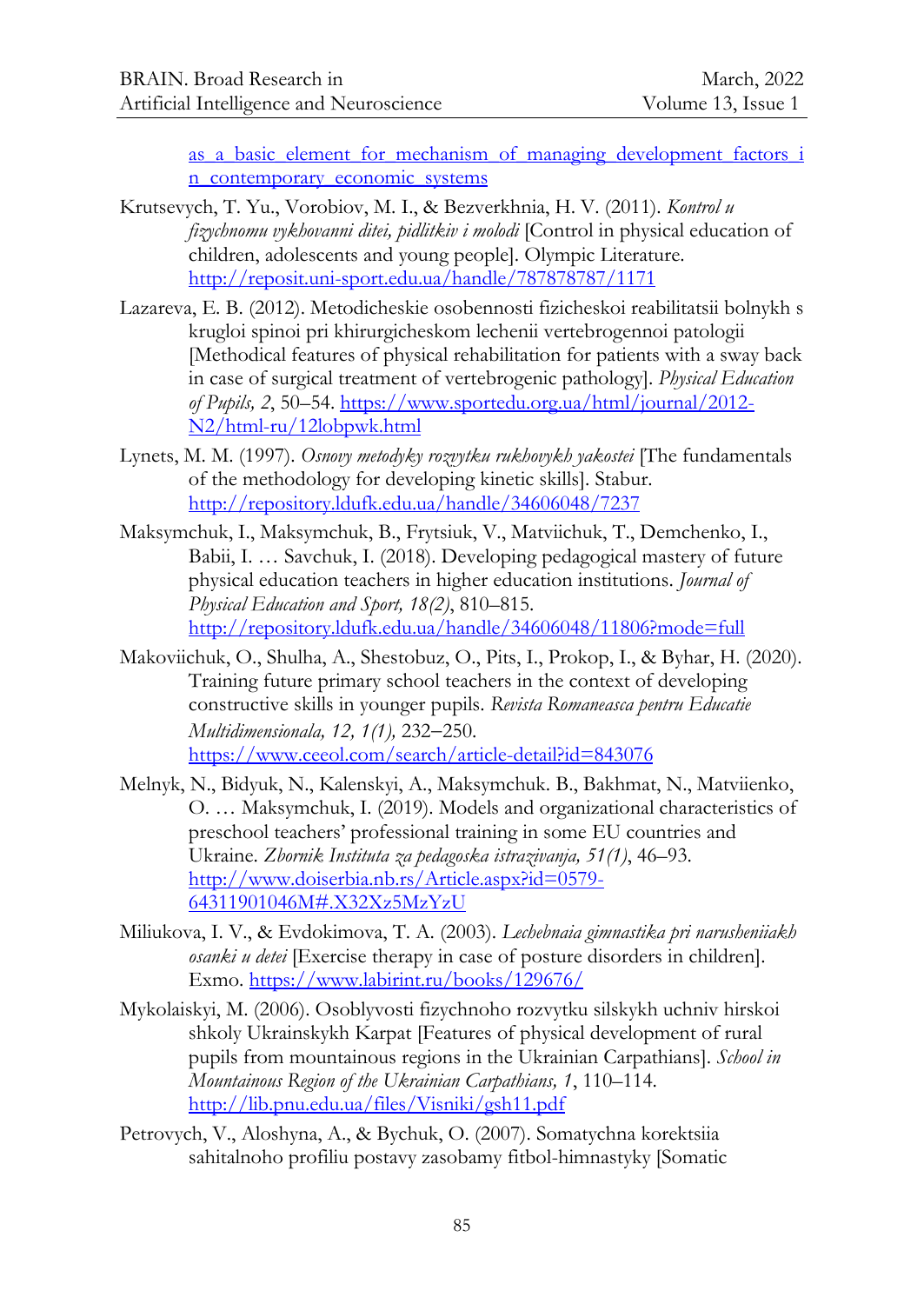correction of posture in the sagittal plane using fitball gymnastics]. *Young Sports Science of Ukraine, 2*, 281–286. <http://repository.ldufk.edu.ua/handle/34606048/4201>

- Plakhtii, P. D., Mukhin, V. M., Yevminov, V. V., & Kudel, I. O. (2006). *Profilaktor Yevminova yak zasib korektsii porushen postavy u shkoliariv* [Yevminov prophylactic device as a means of correcting posture violations in schoolchildren]. Kamianets-Podilskyi: Abetka. [https://soncesad.ub.ua/goods/view/12899915/all/profilaktor-evminova](https://soncesad.ub.ua/goods/view/12899915/all/profilaktor-evminova-yak-zasib-korekciyi-porushen-postavi-u-shkolyariv/)[yak-zasib-korekciyi-porushen-postavi-u-shkolyariv/](https://soncesad.ub.ua/goods/view/12899915/all/profilaktor-evminova-yak-zasib-korekciyi-porushen-postavi-u-shkolyariv/)
- Popova, T. V., & Vladzymyrskyi, A. V. (2010). Suchasnyi pohliad na problemu diahnostyky porushen postavy u ditei ta pidlitkiv [Modern views on the problem of diagnosing posture violations in children and adolescents]. *Injury, 11(5)*. [http://www.mif-ua.com/archive/article/20069.](http://www.mif-ua.com/archive/article/20069)
- Potapchuk, A. A. (2006). Bodriashchaia gimnastika kak sredstvo korrektsii narushenii oporno-dvigatelnogo apparata u doshkolnikov [Invigorating gymnastics as a means of correcting musculoskeletal disorders in preschool children]. *Adaptive Physical Culture, 2*, 30–32.
- Ryzhenko, V. I. (2006). *Ispravlenie osanki u detei: lechenie, masazh, gіmnastika, vanny* [Correcting the posture in children: treatment, massage, exercise, baths]. Onyx. <https://www.labirint.ru/books/110582/>
- Sebalo, L., & Teslenko, T. (2020). Future teacher training for self-education activity in physical education at elementary school. *Revista Romaneasca pentru Educatie Multidimensionala,*  $12(1)$ ,  $105-119$ . [https://lumenpublishing.com/journals/](https://lumenpublishing.com/journals/%0bindex.php/rrem/article/view/2314) [index.php/rrem/article/view/2314](https://lumenpublishing.com/journals/%0bindex.php/rrem/article/view/2314)
- Sedliar, Yu. V. (2011). Analiz sredstv, metodov i form fizicheskogo vospitaniia, napravlennykh na profilaktiku I korrektsiiu narushenii osanki studentov [Analysis of means, methods and forms of physical education aimed at preventing and correcting posture violations in pupils]. *Physical Education of Pupils, 1*, 114–117. [https://www.sportedu.org.ua/html/journal/2011-](https://www.sportedu.org.ua/html/journal/2011-N1/11syvosp.pdf) [N1/11syvosp.pdf](https://www.sportedu.org.ua/html/journal/2011-N1/11syvosp.pdf)
- Sheremet, M., Leniv, Z., Loboda, V., & Maksymchuk, B. (2019). The development level of smart information criterion for specialists' readiness for inclusion implementation in education. *Information Technologies and Learning Tools*, *72*, 273285.<https://journal.iitta.gov.ua/index.php/itlt/article/view/2561>
- Sitovskyi, A., Maksymchuk, B., Kuzmenko, V., Nosko, Y., Korytko, Z., Bahinska, O. … Maksymchuk, I. (2019). Differentiated approach to physical education of adolescents with different speed of biological development. *Journal of Physical Education and Sport, 19(3)*, 1532–1543. <http://repository.ldufk.edu.ua/handle/34606048/23502>
- Slavik, M. (2008). Postava yak faktor vidobrazhennia zdorovia liudyny [Posture as a reflection of human health]. *Physical Education, Sports and Health Culture in*